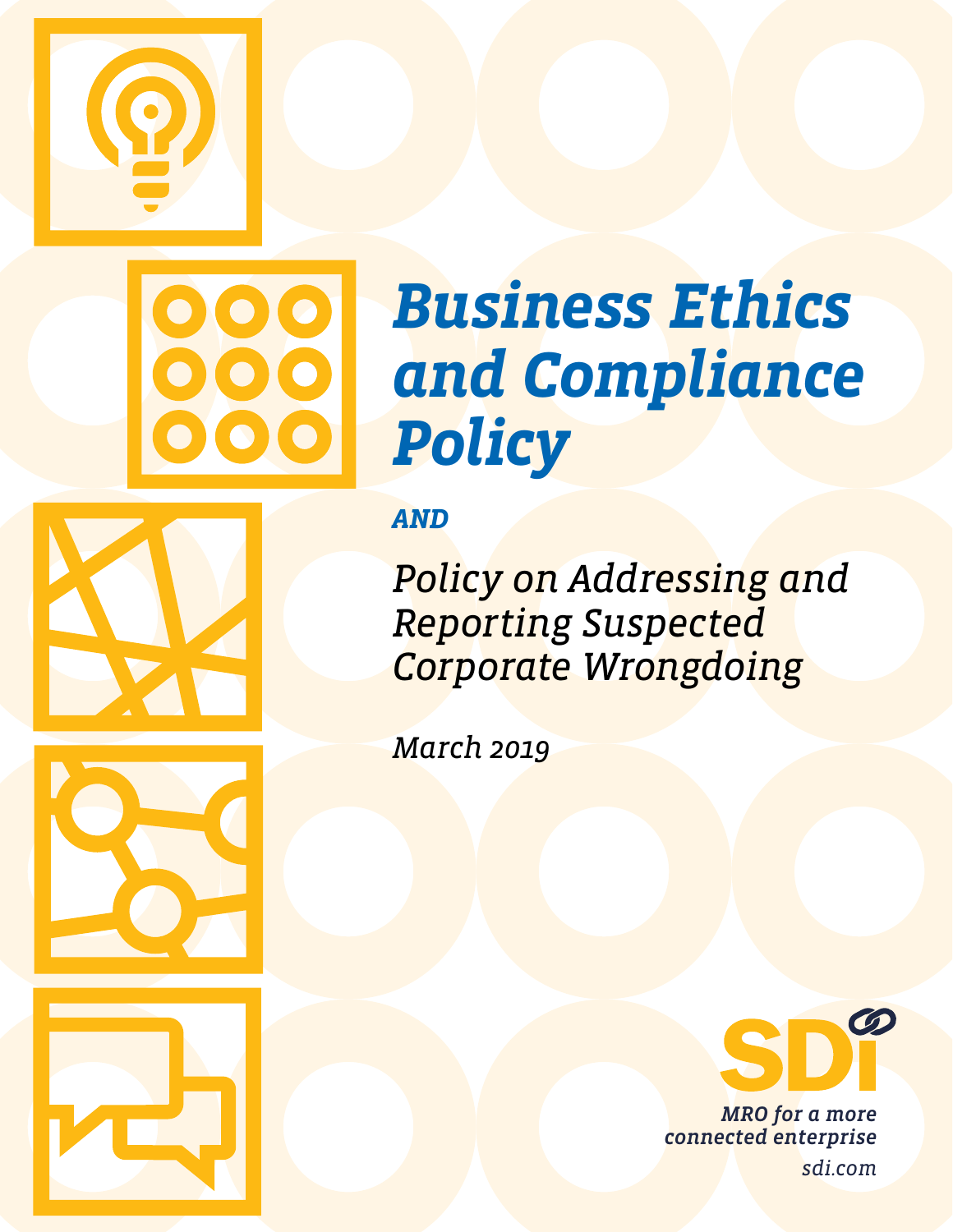

### **TABLE OF CONTENTS**

| <b>BUSINESS ETHICS AND COMPLIANCE POLICY  1</b>                          |
|--------------------------------------------------------------------------|
|                                                                          |
|                                                                          |
|                                                                          |
|                                                                          |
|                                                                          |
|                                                                          |
|                                                                          |
|                                                                          |
|                                                                          |
| PROTECTION OF COMPANY ASSETS; CONFIDENTIALITY 8                          |
|                                                                          |
|                                                                          |
|                                                                          |
|                                                                          |
| <b>B. Ownership or Other Personal Interests</b>                          |
|                                                                          |
|                                                                          |
| E. Conflict of Interest Issues Involving Directors 13                    |
|                                                                          |
|                                                                          |
|                                                                          |
|                                                                          |
| POLICY ON ADDRESSING AND REPORTING<br>SUSPECTED CORPORATE WRONGDOING  17 |
|                                                                          |
| B. Procedure for Reporting Corporate Wrongdoing 18                       |
|                                                                          |
| D. Prohibition Against Adverse Employment Related Action 21              |
|                                                                          |
|                                                                          |

|--|--|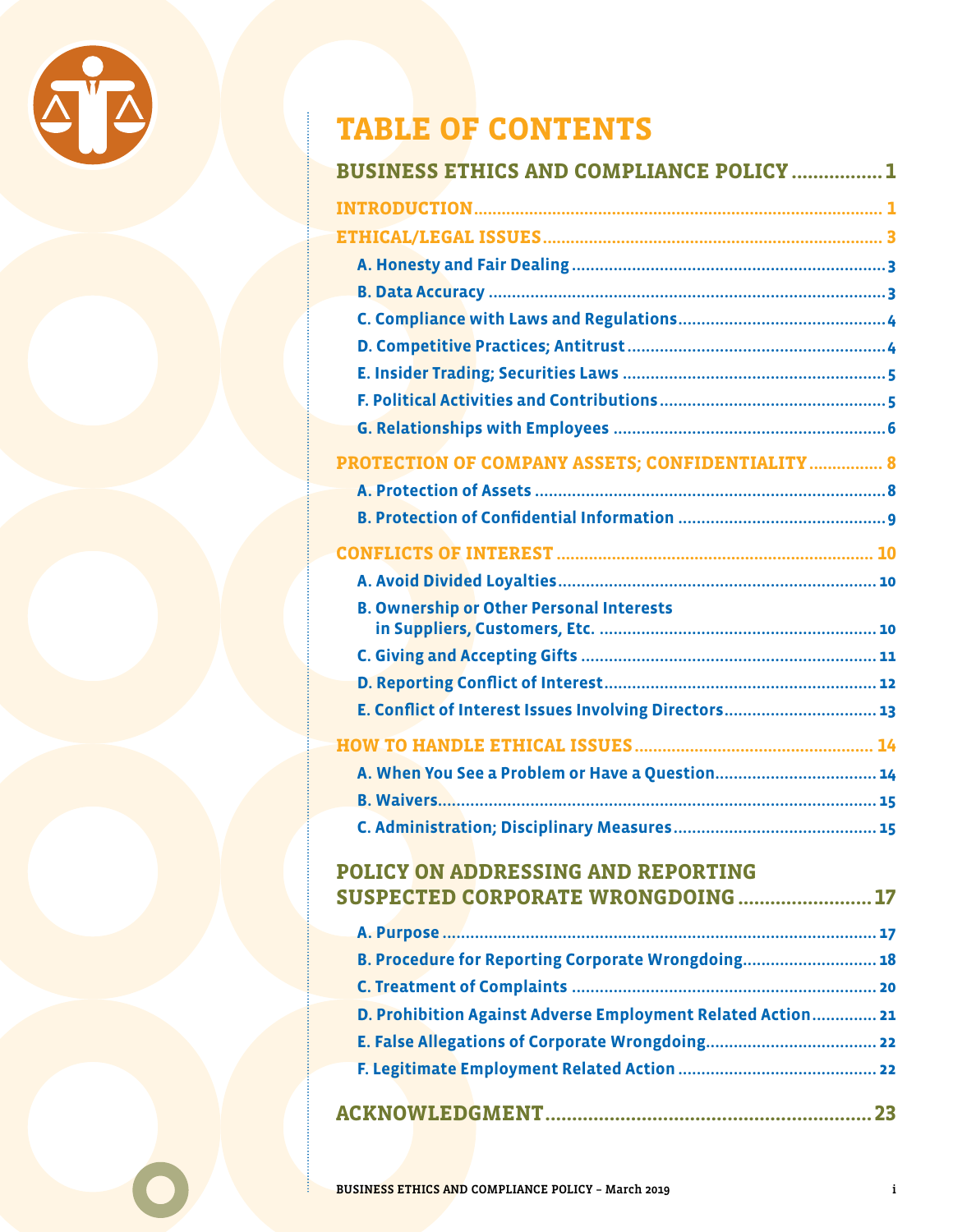<span id="page-2-0"></span>

### **BUSINESS ETHICS AND COMPLIANCE POLICY INTRODUCTION**

SDI has prepared this Business Ethics and Compliance Policy ("Policy") for use throughout the Company. It is the policy of SDI that every employee shall at all times and in all ways comply with both the letter and the spirit of federal, state and local laws, and that every employee shall adhere to the highest standards of ethics, morality, honesty and decency in the performance of the duties of his or her job.

This Policy governs the actions and working relationships of all directors, officers and employees of SDI. This Policy reaffirms the standards of conduct with which all of us want to be identified. The Policy serves as a reminder that we all play an important role in maintaining these standards, and that neither competitive pressure, self-interest nor noncompliance with rules or proper procedures can be allowed to undermine them.

It is important to keep in mind that we may also be expected to comply with ethics guidelines and other similar policies of our customers and suppliers.

This Policy extends not only to dealings with the Company's customers and suppliers but to the treatment of the Company's employees as well. We believe that the dignity and individuality of all people must be respected. We pledge to help maintain a safe and supportive work environment and a climate of open communication, where equal employment and advancement opportunities can be fostered.

It is not possible to describe the infinite variety of situations to which this Policy applies. Indeed, no set of principles can eliminate the need for human judgment. For this reason, the Company is committed to providing assistance to its directors, officers and employees on matters relating to the interpretation of business ethics.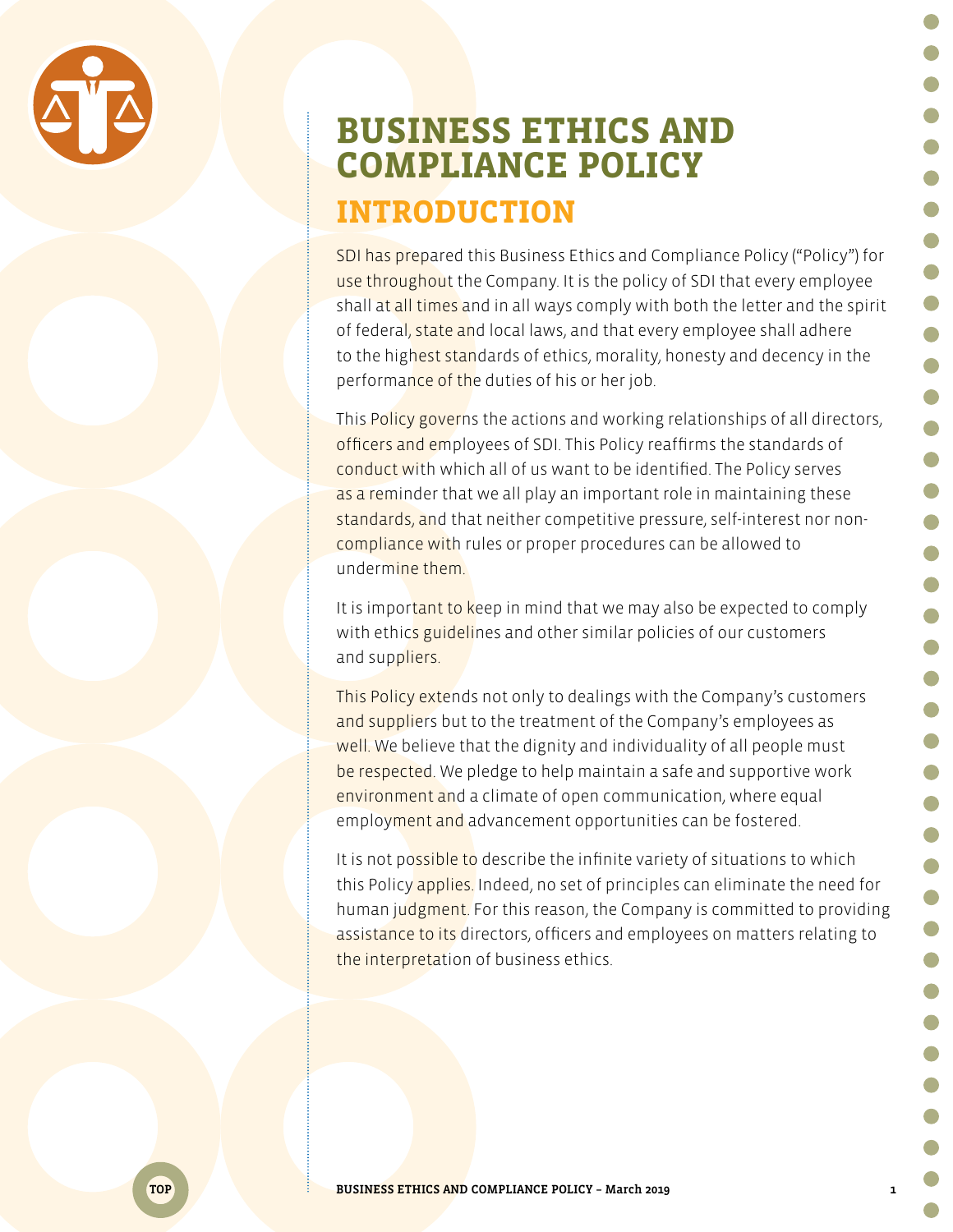

If after reading this Policy you have a question about the ethical aspects of a situation at work, or if you become aware of possible lapses in ethical behavior, you have several options with regard to how to proceed. You may raise the issue and seek guidance from your supervisor, any manager of the company, the Human Resources department or a member of the company's executive leadership team. If you become aware of a perceived violation of law, it should be reported immediately. Be assured you will have our full support in any such action and you will not be retaliated against for bringing the issue forward.

If, for any reason, you are unable to report a possible ethics violation through the channels referenced above, the company has established a confidential business ethics hotline for your use. The ethics hotline is a toll-free service provided by a third party. More information regarding the ethics hotline can be found in the Exhibit to this policy.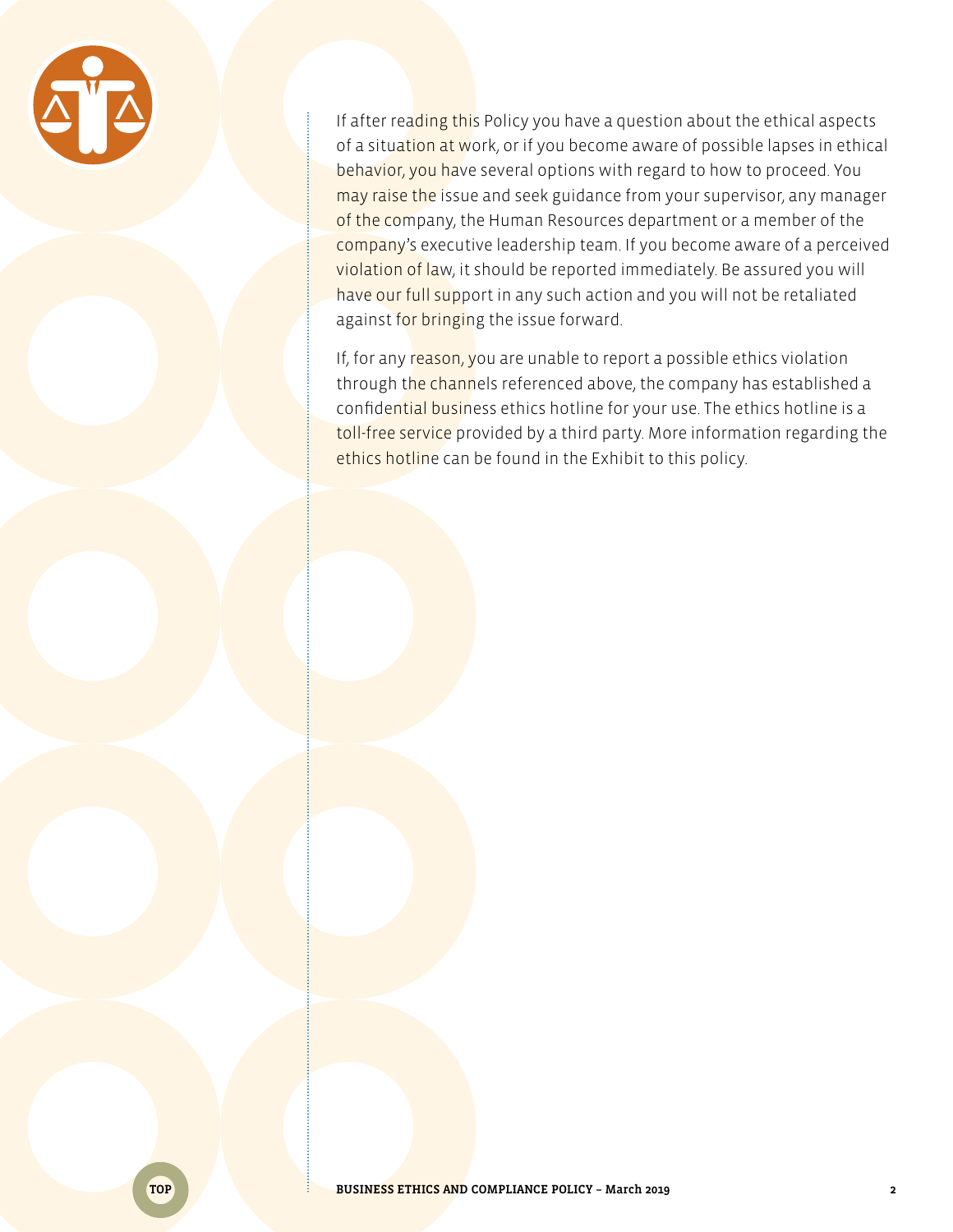<span id="page-4-0"></span>

### **ETHICAL/LEGAL ISSUES**

#### **A. Honesty and Fair Dealing**

The Company's reputation for integrity is tested every day by the way we treat customers, suppliers and each other. Honesty, fairness, and keeping commitments must be hallmarks of the way we do business:

- $\rightarrow$  Sell our services on their merits. Describe them truthfully and set reasonable expectations with our clients, clearly indicating the terms of delivery and payment. Customers should not be surprised by conditions that were not previously disclosed.
- $\rightarrow$  Ensure that commitments are honored and that all our customers receive the highest quality service that we can provide.
- $\rightarrow$  Portray the Company accurately in accordance with III.B Protection of Confidential Information set forth below. Statements should be sufficiently candid, clear, and complete so that they neither mislead nor lend themselves to misinterpretation. These criteria apply to all communications about the Company, including advertisements, reports to customers, sales literature, etc. Please note that all inquiries from analysts or the media are to be directed to the Company's Chief Financial Officer.

#### **B. Data Accuracy**

Financial information, employee files, and other corporate data should meet a single standard: complete integrity. If you have responsibility for maintaining corporate data:

- $\rightarrow$  Make sure corporate records are scrupulously accurate, fully documented, and meet the highest standards of professional practice. Financial data should be complete and current, with all assets, funds, and liabilities fully and properly recorded.
- $\rightarrow$  It is the responsibility of each employee to uphold these standards. Appropriate records must be kept of all transactions. Employees are expected to cooperate fully with our auditors.
- $\rightarrow$  Information must not be falsified or concealed under any circumstances. Employees who are found to have engaged in false or misleading financial reporting will be subject to disciplinary action up to and including discharge.
- $\rightarrow$  Report questionable accounting or auditing matters.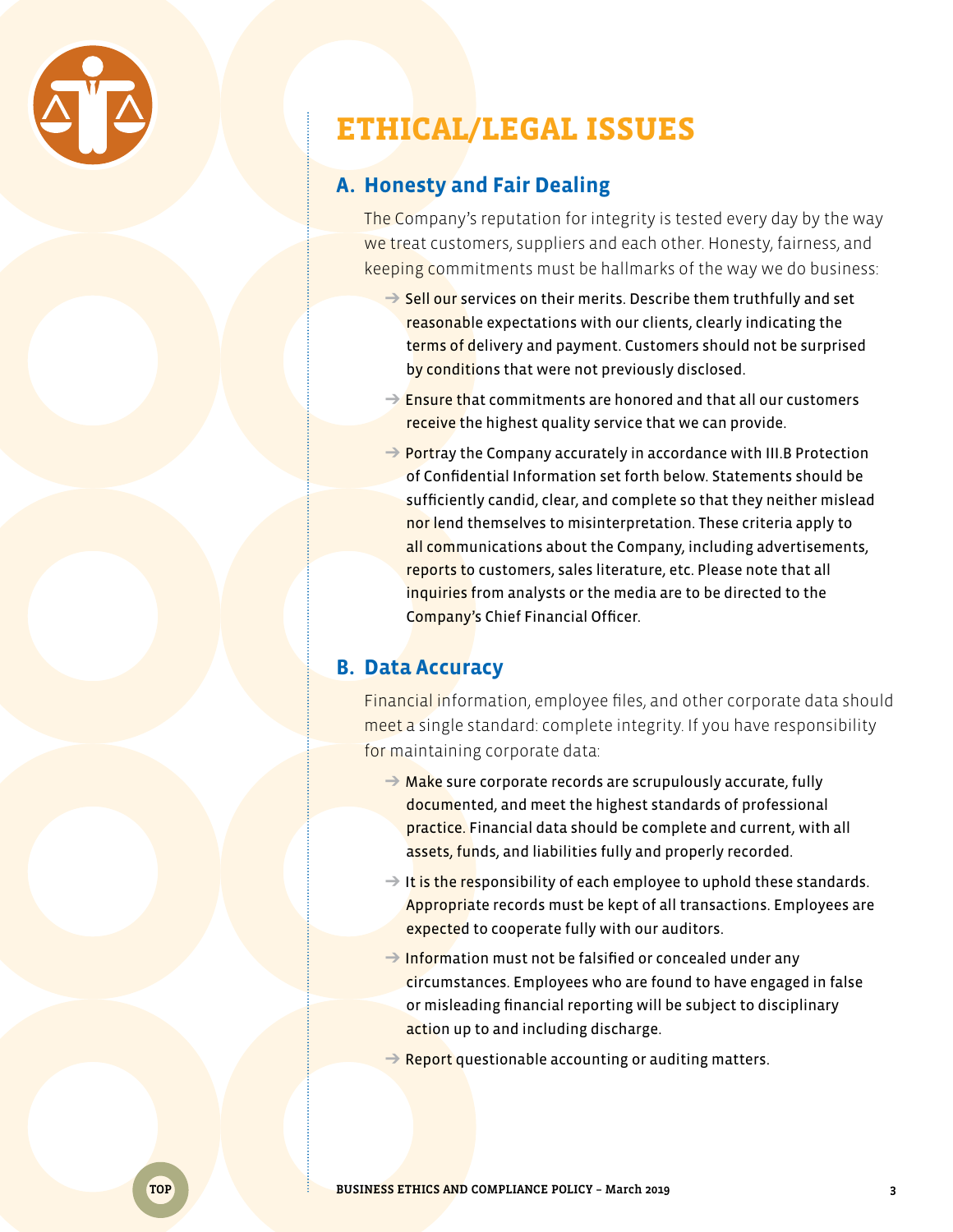<span id="page-5-0"></span>

#### **C. Compliance with Laws and Regulations**

You have a personal responsibility to become familiar and comply with the laws and regulations related to your job responsibilities. If you have any questions regarding these laws, you should seek advice from your supervisor or manager. If you have any concerns regarding the propriety or legality of any particular conduct or proposed course of action, you should immediately seek advice from your supervisor, a member of management or a member of the Company's Executive Leadership Team. Alternatively, you may use the Ethics Hotline to report your concerns.

Remember that violations of law are very serious. In addition to doing severe damage to the Company and its reputation, people who violate laws – including the antitrust and securities laws described below – are often fined and/or imprisoned.

#### **D. Competitive Practices; Antitrust**

Antitrust and trade regulation laws prohibit actions that restrain competition. Never discuss prices or customers with competitors. You may not cooperate with competitors to fix or stabilize prices, "divide up" customers or markets, boycott competitors or customers, or otherwise interfere with free competition. You should not even discuss the possibility of such activities with competitors. If a competitor attempts to discuss such activities with you, you should refuse to participate in the discussion and immediately notify your supervisor or a member of management.

Antitrust laws also prohibit certain kinds of tie-in sales and other practices that would be unfair to customers. (Tie-in sales are sales in which a company requires a customer to purchase product B in order to be able to purchase product A. For instance, a manufacturer or distributor of a photocopier might try to make it a condition of selling the photocopier that the customer also agrees to buy all of its photocopying paper from such manufacturer or distributor.)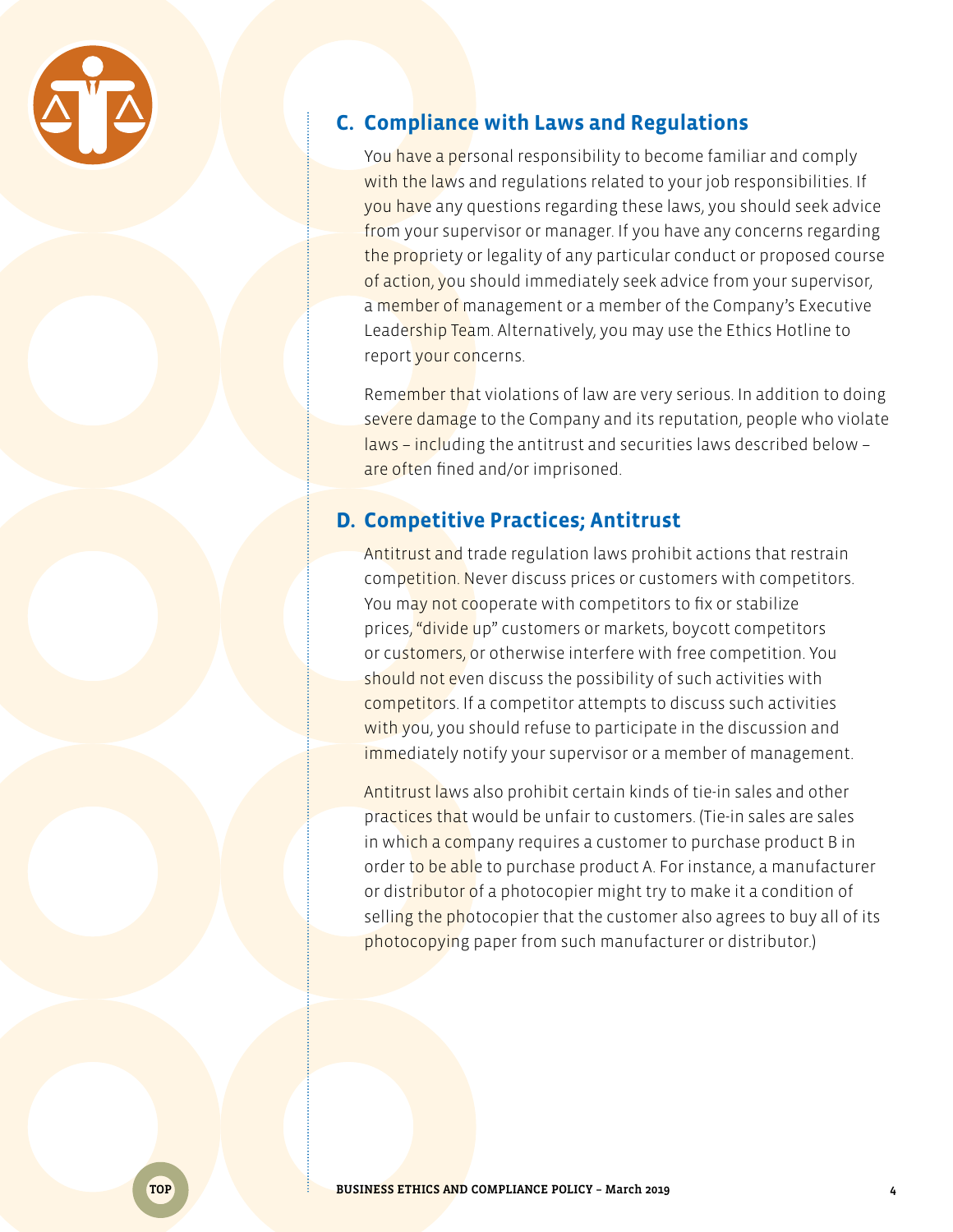<span id="page-6-0"></span>

In all its business dealings the Company will:

- $\rightarrow$  Compete vigorously but fairly.
- $\rightarrow$  Treat all customers and suppliers objectively, honestly, and fairly.
- $\rightarrow$  Not discuss pricing with competitors or customers in contravention of applicable antitrust laws.
- $\rightarrow$  Avoid any program or practice that could be characterized as unfair or deceptive. Always present SDI's services in an honest and forthright manner.
- $\rightarrow$  Make clear to all suppliers and potential suppliers that we expect them to compete fairly and vigorously for our business and that we select all suppliers strictly on their merits.

#### **E. Insider Trading; Securities Laws**

While SDI does not have securities that are publicly traded, many SDI customers and suppliers have securities that are publicly traded. When buying or selling securities that are publicly traded, securities laws forbid individuals and corporations from profiting from material, non-public "inside" information that could influence decisions to buy, sell or hold on to particular securities. Such information may relate to the financial condition of a company, its products, the market for its securities, its investment intentions, sales prospects or plans for a merger or acquisition.

In the course of your duties, you may have access to material, nonpublic "inside" information regarding either SDI or a customer or a supplier, either on a formal or informal basis. You may not make trades of securities based on this information or give such information to others, including family members.

#### **F. Political Activities and Contributions**

SDI will not seek improper advantage through contributions of its funds, equipment, facilities or services or the provision of other gifts or benefits to public officials or political organizations. SDI will not make an illegal or improper payment to any person or entity.

It is your right to decide whether or not to participate in political or community activities. SDI may, from time to time, communicate information and opinions on issues of public concern that may affect SDI. However, decisions by our employees whether or not to contribute time, money or resources of their own to any political or similar activity are entirely personal and voluntary.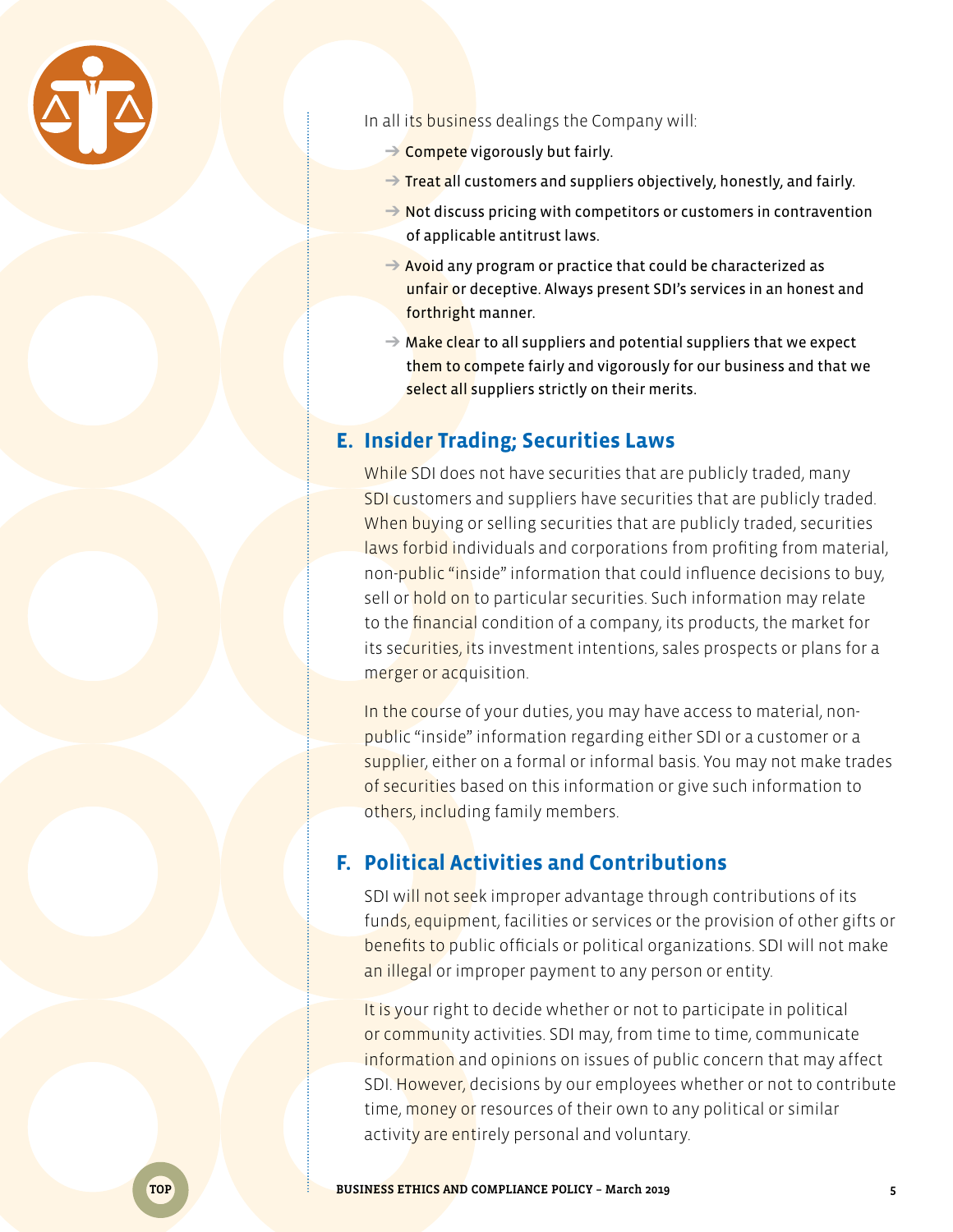<span id="page-7-0"></span>

#### **G. Relationships with Employees**

SDI is committed to operating in accordance with fair and equitable personnel practices and to providing a safe and healthy work environment. This includes:

- $\rightarrow$  Selection and placement of employees based on their qualifications and without discrimination in terms of race, religion, national origin, sex, age, disability, or other categories protected by law.
- $\rightarrow$  Fairly compensating employees in accordance with their contribution, taking into account prevailing practices.
- → P<mark>roviding</mark> a work environment in which self-development and the development of skills are encouraged.
- $\rightarrow$  Keeping employees informed about Company matters that affect them.

The employment relationship is increasingly controlled and regulated by legal requirements. For example, laws such as the *Age Discrimination in Employment Act*, the *Civil Rights Act*, the Fa*ir Credit Reporting Act*, the *Fair Labor Standards Act*, the *Equal Pay Act*, the *National Labor Relations Act*, the *Family and Medical Leave Act*, the *Americans with Disabilities Act* and a variety of similar federal and state laws cover all or nearly all aspects of the employment relationship. Violations of these laws can result in corporate and individual liability. The Company's policies and procedures, as they relate to employees (their wages, hours, working conditions and other terms and conditions of employment), reflect the importance the Company places on fair treatment of all employees.

It is Company Policy, as required by federal and state law, to afford equal opportunity in all aspects of employment, including recruitment, hiring, training, compensation, transfer, promotion, and all other aspects and privileges of employment, without regard to race, color, religion, sex, age, national origin, disability, or other categories protected by law, and to prohibit all discrimination based on any of these grounds. The Company encourages the employment and advancement of qualified persons at all levels and in all segments of the work force without regard to any of the foregoing characteristics. It is Company policy to apply only job-related standards in selecting individuals for a particular position and in evaluating job performance.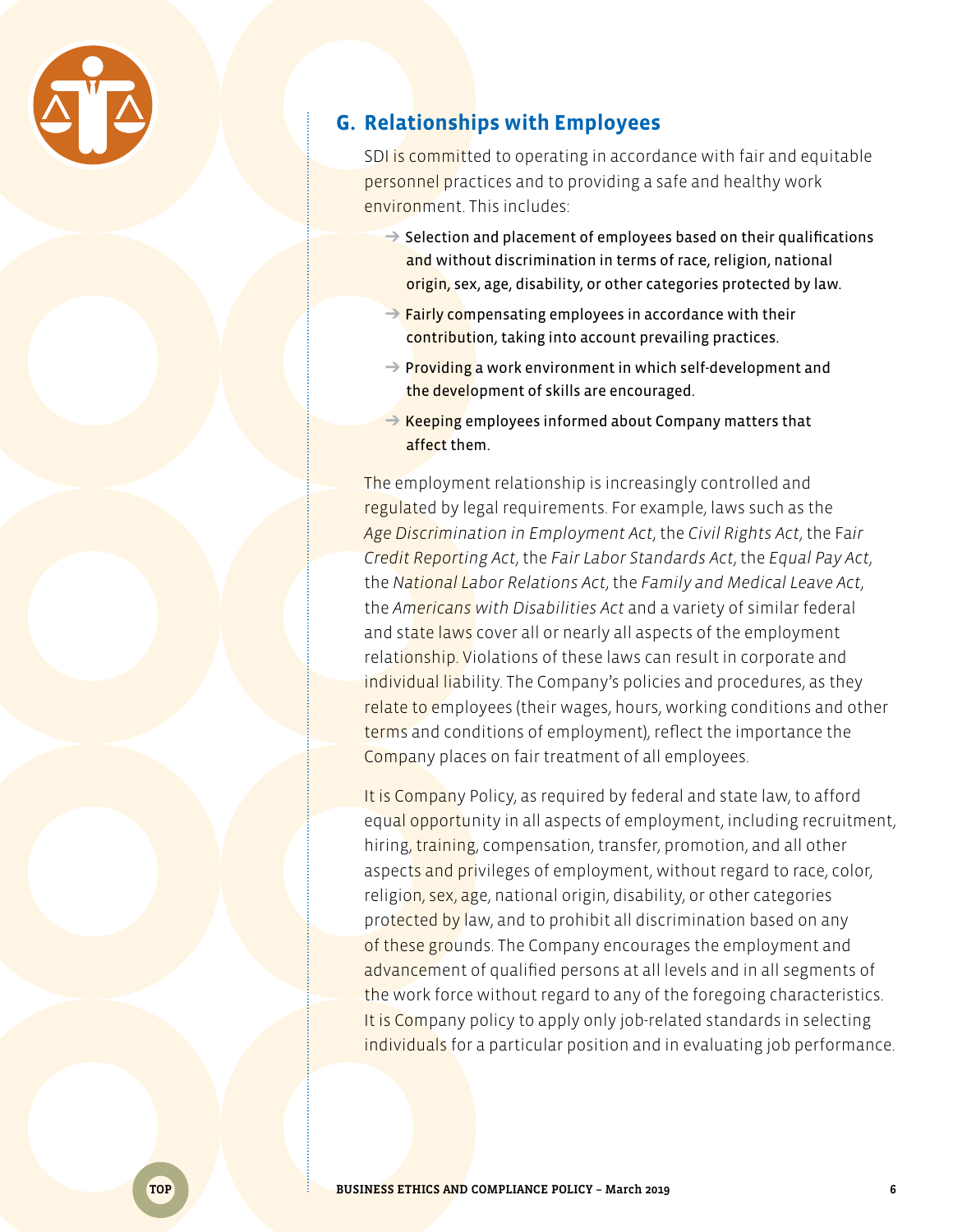

Sex discrimination includes discrimination on account of pregnancy. It is Company policy to provide expectant mothers with the same opportunities as all other applicants and employees and, during their period of disability, to treat them in the same manner as persons disabled for other reasons.

Sex discrimination can also take the form of sexual harassment. Sexual harassment includes unwelcome sexual advances, requests for sexual favors, and other verbal or physical conduct of a sexual nature. The Company prohibits any form of sexual harassment or harassment based on other protected categories in the workplace by any of its employees. If you become aware of any such activity, it should be immediately reported to your supervisor, the Human Resources Department or a member of management. Employees engaging in harassment of any kind will be subject to appropriate sanctions that may include termination.

It is also Company policy to provide reasonable accommodations for the religious beliefs of its employees to the extent that Company operations permit. The Company will take similar steps to reasonably accommodate individuals who have a disability.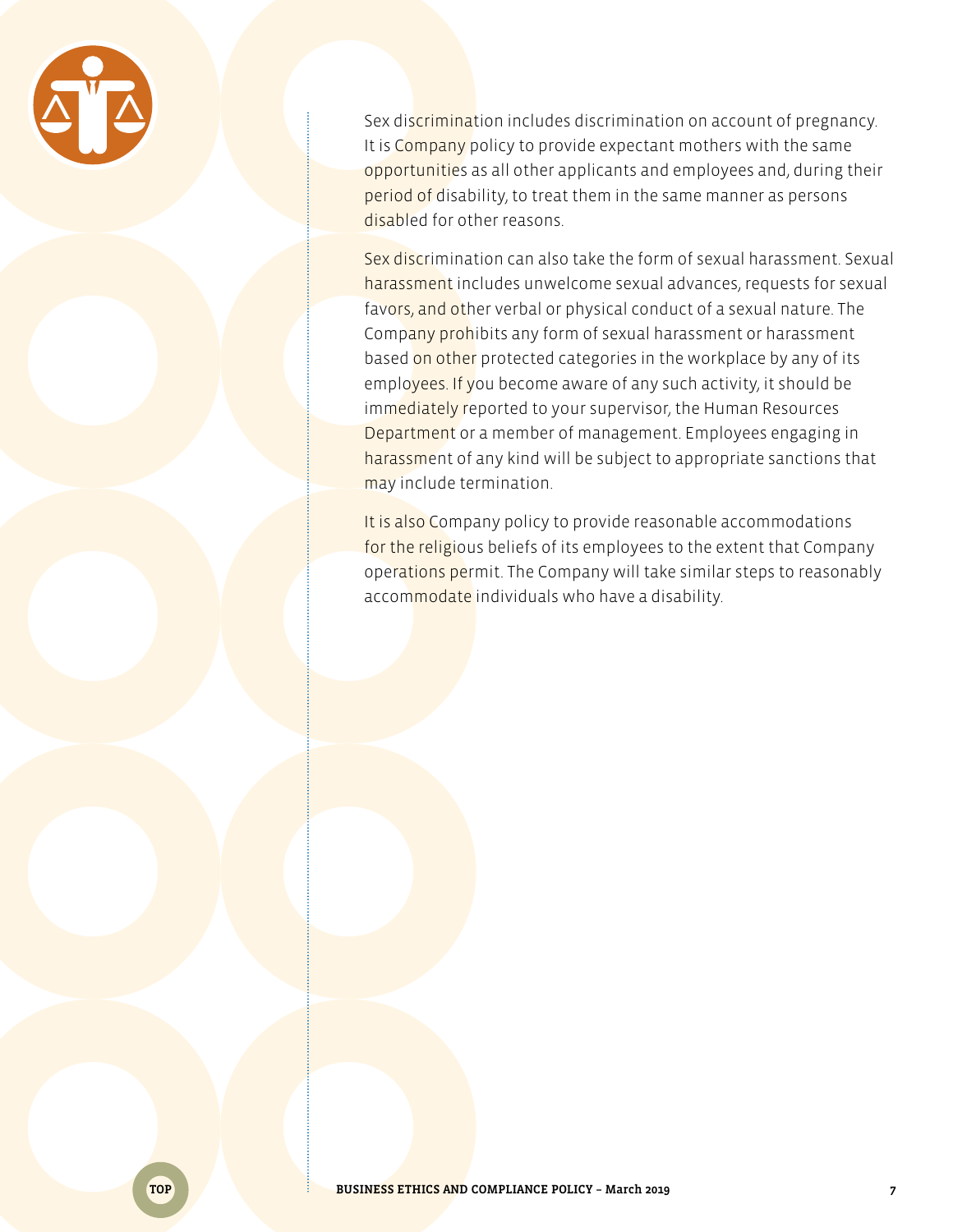<span id="page-9-0"></span>

### **PROTECTION OF COMPANY ASSETS; CONFIDENTIALITY**

#### **A. Protection of Assets**

The way a Company protects its assets – supplies, product inventories, equipment, other assets, information, ideas – sends a signal to the public not only about standards of care but also about its integrity.

- $\rightarrow$  The Company's assets are to be used for their intended purposes and not for personal advantage. This applies not only to funds, facilities, equipment, and supplies but also to such properties as customer lists and computer software.
- $\rightarrow$  If you are responsible for acquiring or disposing of assets or are authorized to incur liabilities or expenses on behalf of the Company, be careful to stay within the limits of your authority. If you report on such matters as travel and entertainment expenses, hours worked, petty cash, or vacation time, be honest and accurate. Receipts and expense reports should be provided for all expenditures. If your duties include reviewing expense reports of other Company employees, you should exercise sufficient diligence in your review to know whether the expenditures have been made for bona fide business purposes.
- $\rightarrow$  Do not take for yourself business opportunities that rightfully belong to the Company, including without limitation, any opportunities that are discovered through Company property, information or position.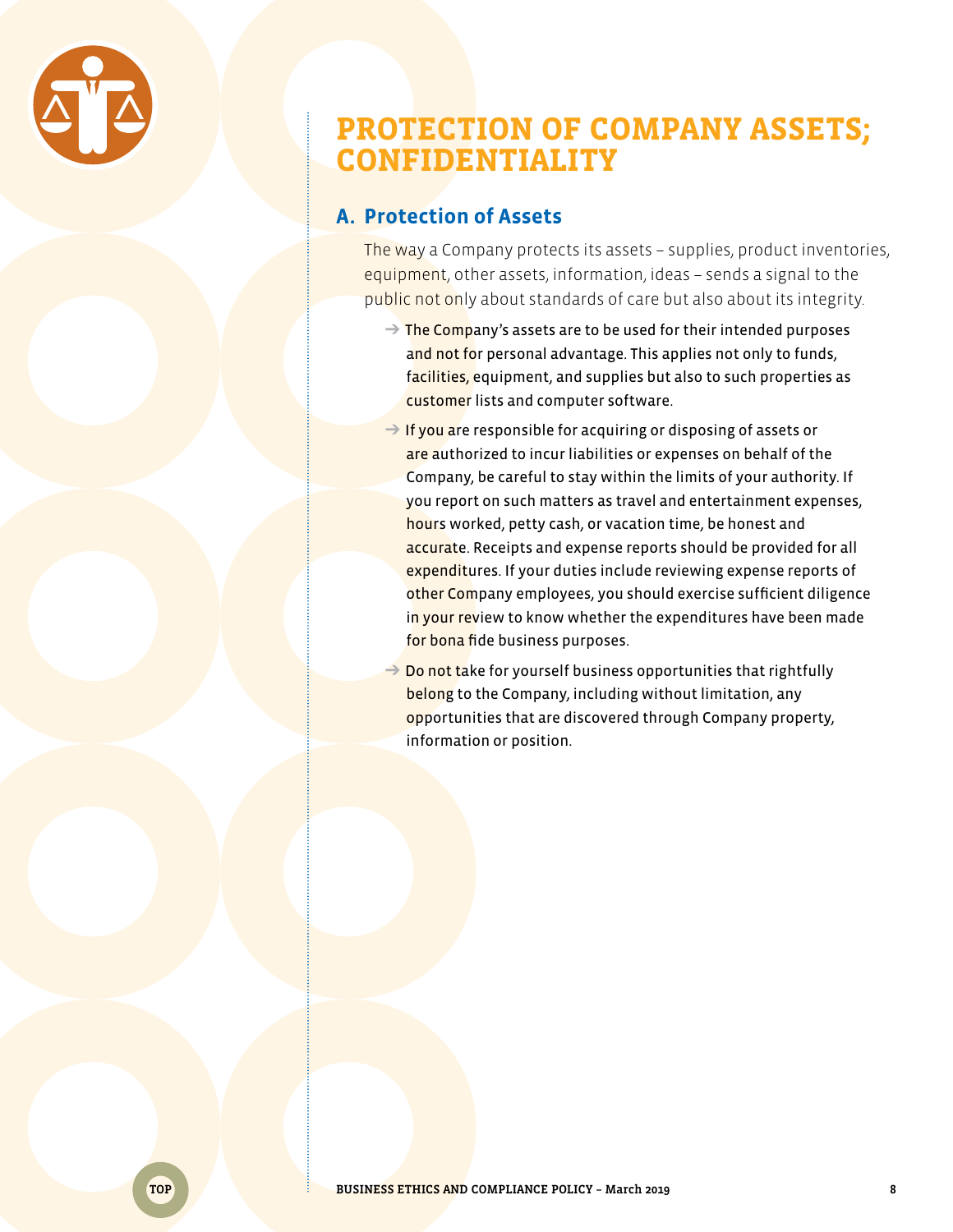<span id="page-10-0"></span>

#### **B. Protection of Confidential Information**

You **must ensure that confidential and proprietary information** about the Company, its suppliers and customers is protected from improper disclosure. This includes legal advice and opinions, information about operating results, business plans, computer software, product development, purchases, financing and plans for mergers or sales of subsidiaries.

As an employee of SDI, you have access to critical business information about suppliers, customers and employees. Maintaining their trust requires that you protect the confidentiality of this information.

- **→ Informati**on about a supplier or a customer's business is confidential. Disclosure of this information within the Company should be strictly on a need-to-know basis. Disclosure to outsiders, except to comply with legal requirements, is not only unethical but may be illegal.
- $\rightarrow$  Information in employees' personnel and benefits records is sconfidential. If you have access to this information, treat it as confidential and do not disclose it except on a strictly need-toknow basis. Medical records are never to be disclosed without the individual's written permission, unless necessary to comply with law.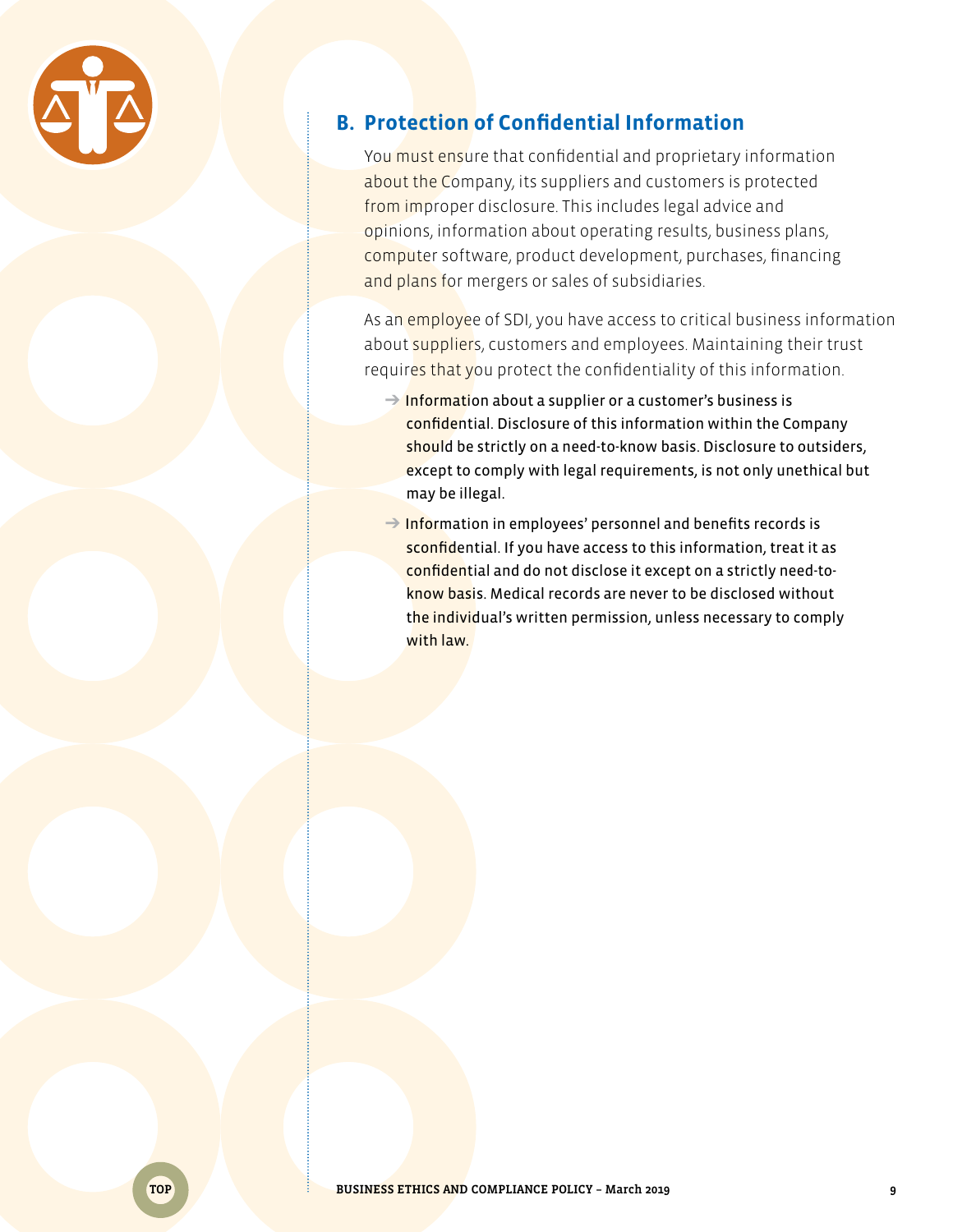<span id="page-11-0"></span>

### **CONFLICTS OF INTEREST**

#### **A. Avoid Divided Loyalties**

Outside business and personal interests should not lessen your commitment to the Company by either dividing your loyalties or diverting the energies that you owe to your job. Make every effort to avoid situations that could compromise independent judgment; but if a situation arises, handle it forthrightly and honorably. Your first step should be to report any potential conflict of interest as required by Section IV.D. below.

In all business relationships with outside individuals, companies and organizations, and in all business dealings, you should:

- $\rightarrow$  Act in accordance with the law, established SDI policies and procedures, and your own good conscience and judgment.
- $\rightarrow$  Avoid personal transactions or situations in which your own interests conflict, or might be construed as conflicting with, those of the Company.

#### **B. Ownership or Other Personal Interests in Suppliers, Customers, Etc.**

Avoid business arrangements or personal investments that could lead to conflicts of interest, such as:

- $\rightarrow$  Working for another firm or organization that does business with the Company.
- $\rightarrow$  Controlling significant stockholdings, or serving as a partner, officer, or outside director of a firm that does business with the Company.
- $\rightarrow$  Accepting work or consulting assignments that could divert your attention from work commitments to the Company.

You should not acquire any financial interest in any transaction involving the Company without prior approval. Report any such potential conflict of interest as required by Section D below.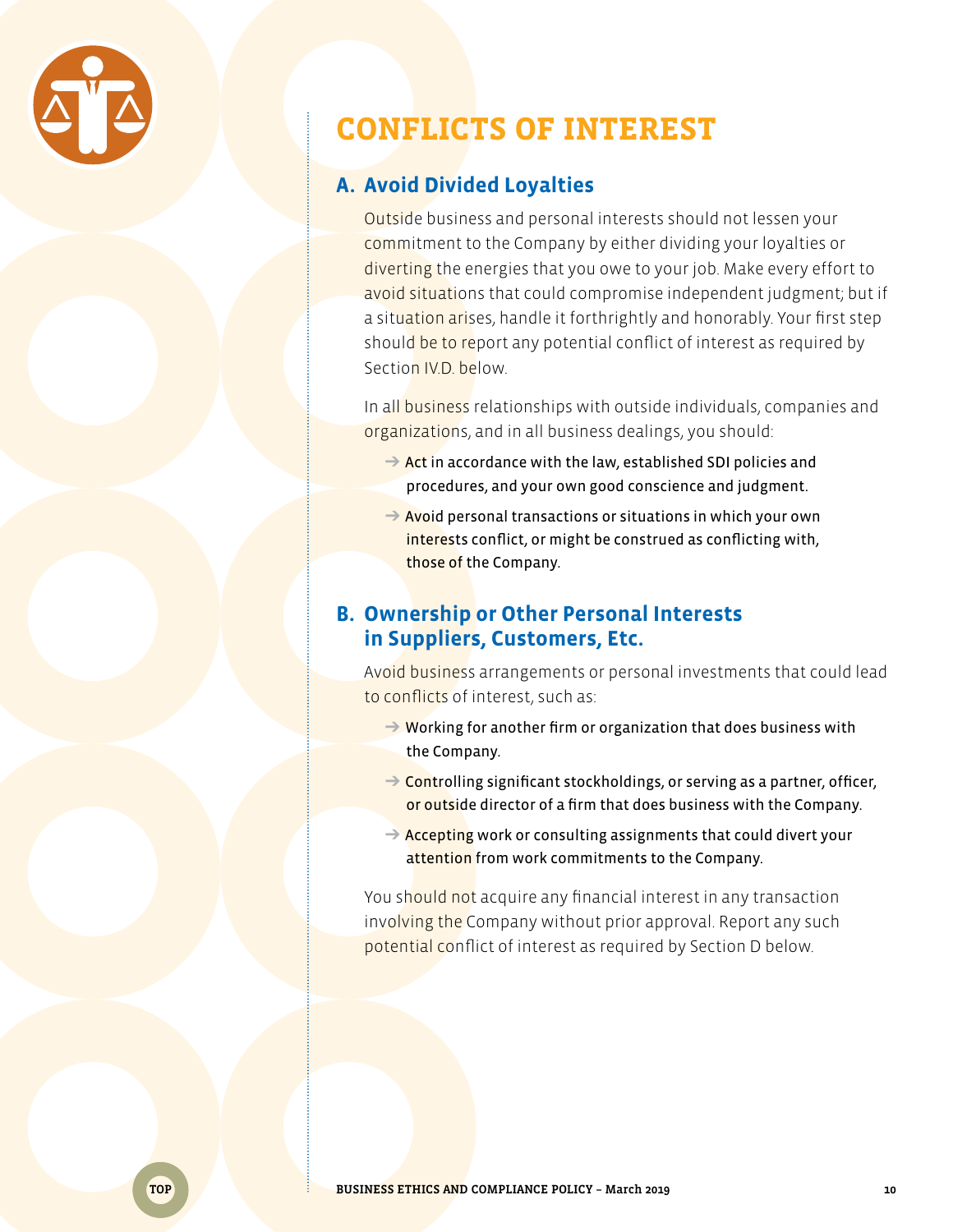<span id="page-12-0"></span>

#### **C. Giving and Accepting Gifts**

Gifts, favors, entertainment, and job offers may be attempts to "purchase" favorable treatment. Accepting such inducements could raise doubts about our ability to make independent business judgments and the Company's commitment to treating people fairly. Keep in mind that certain inducements may be defined as bribes, payoffs, or kickbacks and may be illegal.

- $\rightarrow$  You may accept promotional items if they are in line with accepted business practice, could not be construed as potentially influencing your business judgment, and public disclosure thereof would not embarrass you or the Company. You should not accept gifts or entertainment of substantial value from people or firms doing business with or seeking to do business with the Company.
- $\rightarrow$  Acceptable business practice is defined by the Company based on the following criteria:
	- **→** Any gift with a value less than \$50.00 is acceptable provided the gift is in line with accepted business practice, could not be construed as potentially influencing your business judgment, and public disclosure thereof would not embarrass you or the Company.
	- $\rightarrow$  Any gift greater than \$50.00 requires executive and senior manager (Director, Program Manager, and Operations Manager or a similar role) approval.
	- ➔ A cash gift may **never** be accepted.
	- $\rightarrow$  These rules apply to members of your family that receive promotional items or gifts.
	- $\rightarrow$  These rules apply also to giving. Gifts or entertainment for current or prospective customers, or suppliers should be in line with customary business practice, and disclosure should not be such as to cause negative publicity for you or the Company if disclosed.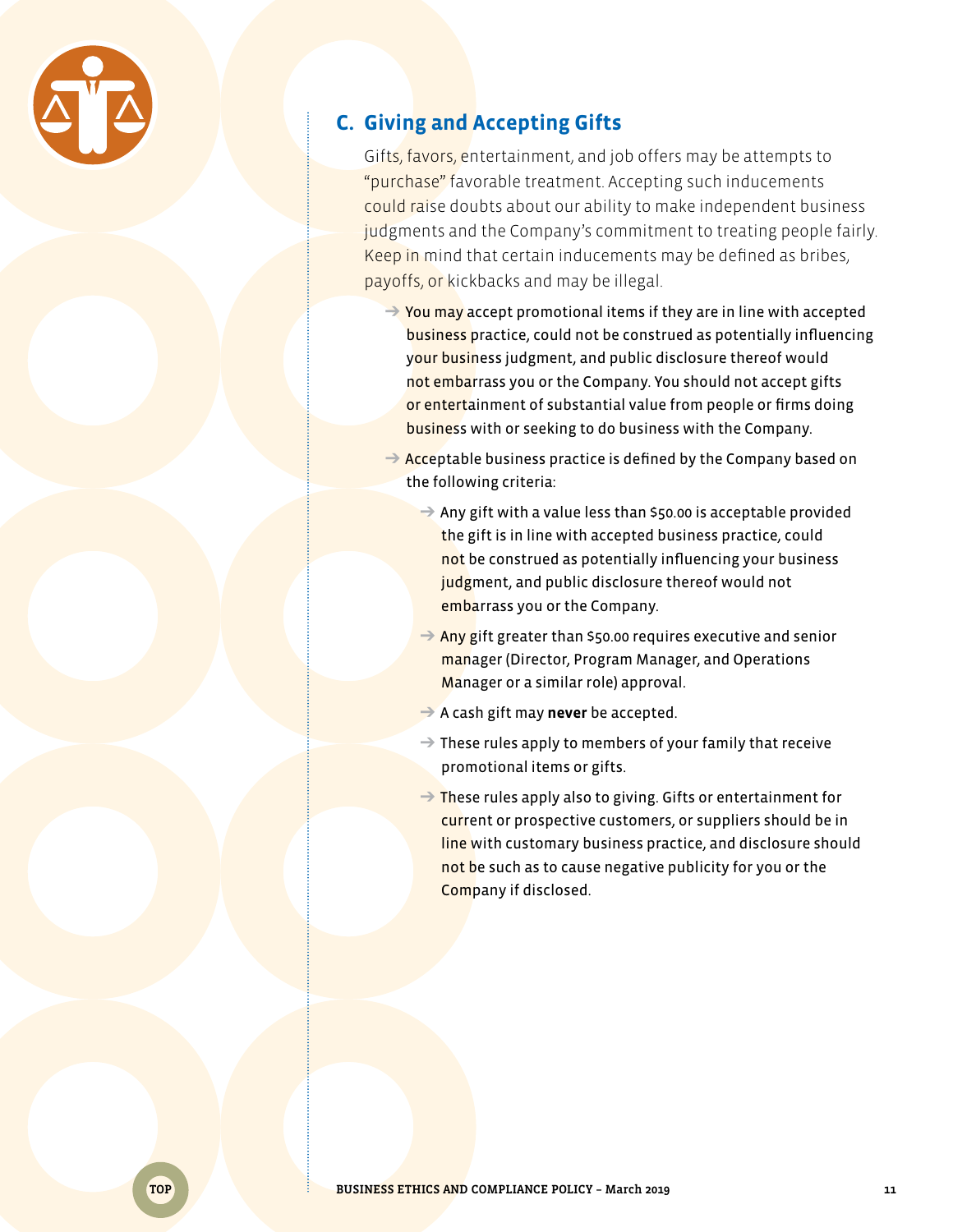<span id="page-13-0"></span>

#### **D. Reporting Conflict of Interest**

Employees other than directors and executive officers are expected to promptly make full disclosure of any potential conflict of interest in writing to their immediate supervisor prior to accepting any position or entering into or commencing any transaction that may result, or appear to result, in a conflict of interest. Since conflicts may not always be clear-cut, employees must report all transactions or relationships that reasonably could be expected to give rise to a conflict of interest, and should not accept any such position or enter into or commence any such transaction until approval is obtained. Any relationship or transaction in which an employee (other than an executive officer) may have a conflict of interest must be approved on a case-by-case basis by the Employee's supervisor, group executive and the Human Resources department.

Directors and executive officers are expected to promptly make full disclosure in writing to the General Counsel (or the Chief Executive Officer in his absence) of any potential conflict of interest prior to accepting any position or entering into or commencing any transaction that may result in a conflict of interest. Since conflicts of interest may not always be clear-cut, directors and executive officers must report all transactions or relationships that reasonably could be expected to give rise to a conflict, and the General Counsel (or the Chief Executive Officer in his absence) will consult with the independent directors as necessary. The director or executive officer should not accept any such position or enter into or commence any such transaction until approval is obtained. In accordance with the foregoing requirements, directors and executive officers should disclose all new or potential directorships to the General Counsel (or the Chief Executive Officer in his absence) in advance of acceptance in order to avoid any conflicts of interest. Any relationship or transaction in which a director or executive officer has a conflict of interest must be approved on a case-by-case basis by the majority of the independent directors, which approval will require the independent directors to determine in their sole discretion that such transaction is fair as to, and in the best interests of, the Company and its stockholders.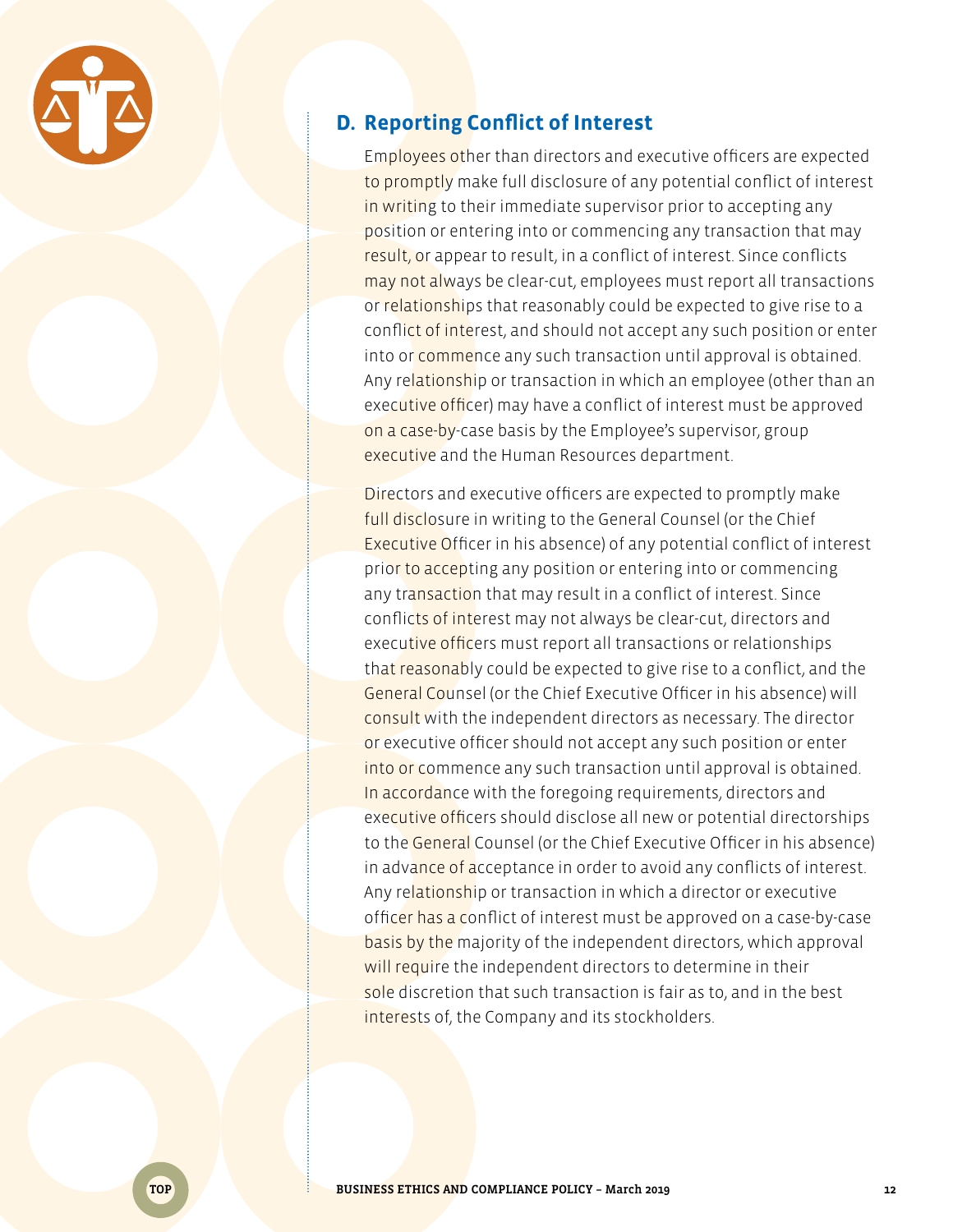<span id="page-14-0"></span>

#### **E. Conflict of Interest Issues Involving Directors**

In many situations, disclosure may cure a conflict of interest or allow the Company to appropriately avoid a potential conflict of interest. If the Board is making decisions that may provide a benefit to a director's private interests, the director shall fully disclose such interest and abstain from any vote on such matter and/or withdraw from the deliberations altogether. In certain situations, a conflict may be so severe as to only be resolved by the director's resignation from one or both of the conflicting positions.

TOP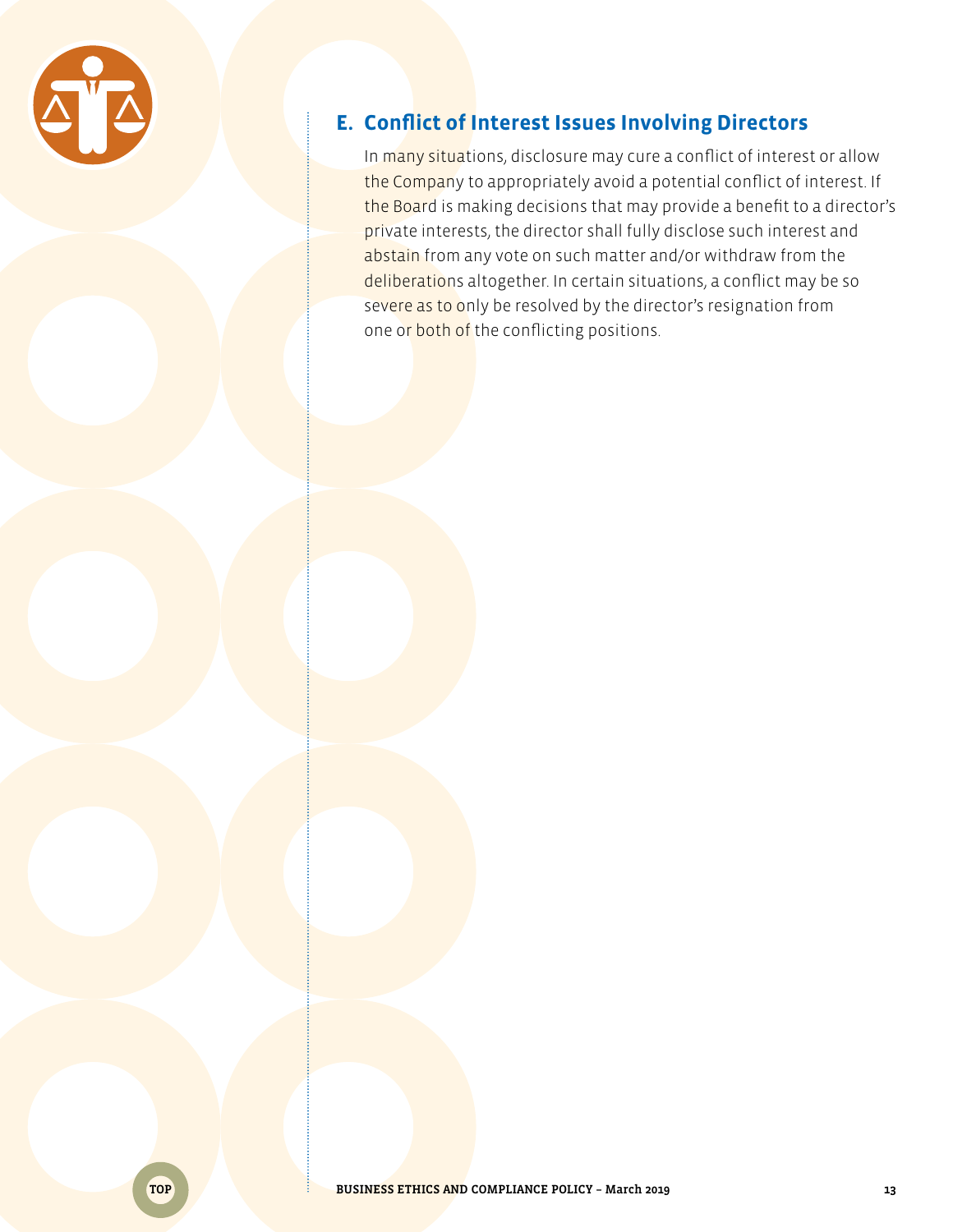<span id="page-15-0"></span>

### **HOW TO HANDLE ETHICAL ISSUES**

#### **A. When You See a Problem or Have a Question**

Please remember that a written policy such as this can serve only as a general standard of conduct. It cannot be a substitute for personal integrity and good judgment. It cannot spell out the appropriate response to every type of situation, nor can it cover all the laws and regulations applicable to SDI. It can only suggest prudent courses of action.

Some situations, however, are clear. Whether the motives are to improve corporate performance or personal enrichment, if you have knowledge of any breach of this Policy you shall report it immediately, including without limitation any:

- $\rightarrow$  Violations of law, such as misrepresentations of products or services, misuse of inside information, price fixing, fraud, or other irregularities.
- $\rightarrow$  Financial irregularities (e.g., intentional misrepresentation of financial information or misappropriation of assets.
- $\rightarrow$  Anyone in good faith reporting such infractions will be protected against reprisals and retaliation.
- $\rightarrow$  Any breach of this policy should be reported immediately to your supervisor, a member of management, a member of the Executive Leadership Team, a member of the Human Resources Department or confidentially through the Ethics Hotline.

If a situation arises that you are unsure about, it is best to report it or to seek advice from your supervisor, a member of management, a member of the Executive Leadership Team, a member of the Human Resources Department or confidentially through the Ethics Hotline. Do not assume that the situation will go away or will be handled by somebody else.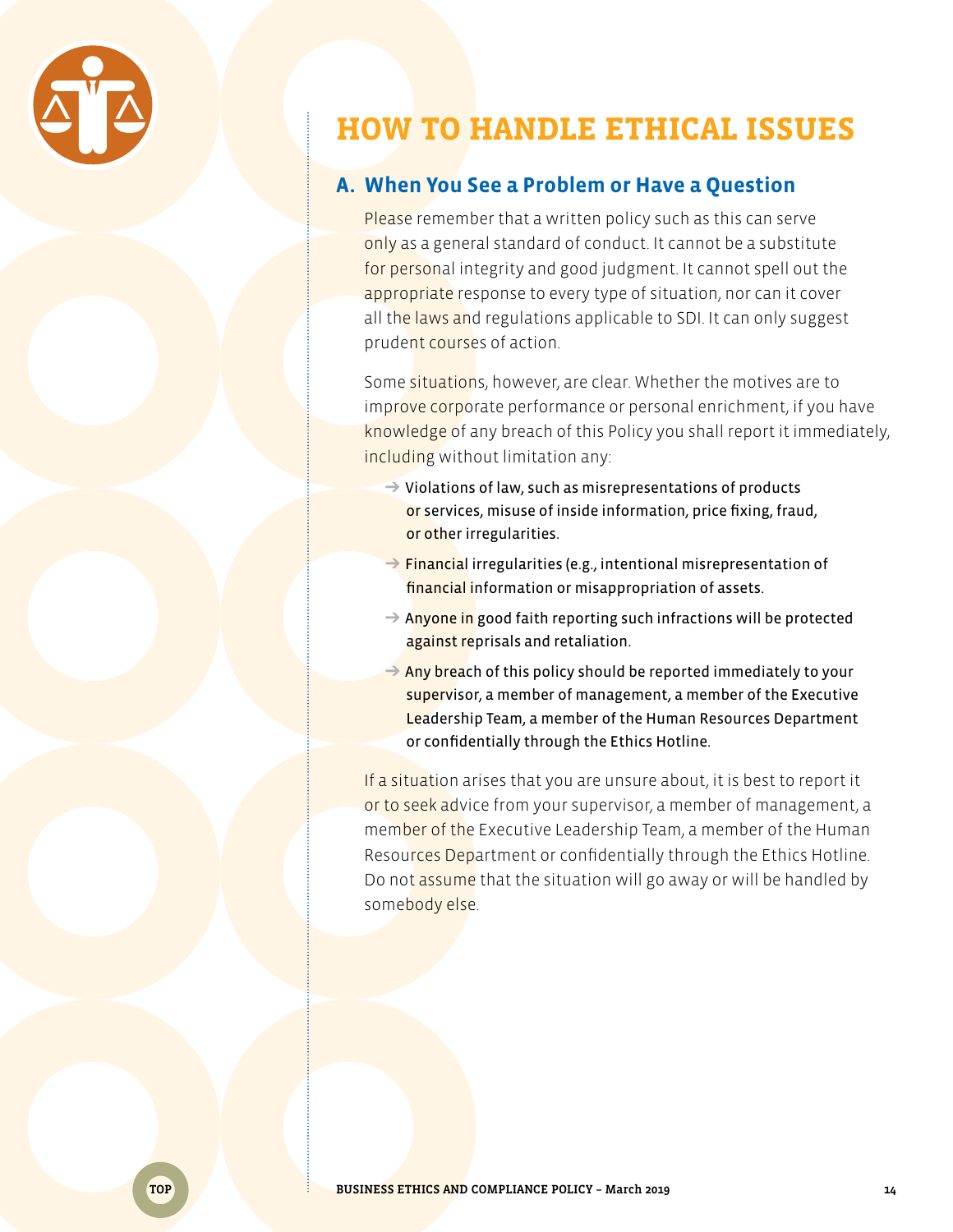<span id="page-16-0"></span>

#### **B. Waivers**

All directors, executive officers and employees are expected to follow this Policy at all times. However, there may be circumstances where a waiver is warranted. Any waivers or deviations from this Policy for directors and executive officers will be determined on a case-by-case basis by the Board of Directors. Waivers for employees other than directors and executive officers will be determined by the Employee's supervisor, group executive and the Human Resources department, who shall seek the advice of the Chief Executive Officer and independent directors as it deems necessary under the circumstances.

#### **C. Administration; Disciplinary Measures**

SDI employees responsible for the Ethics program will initially review reports of alleged violations and perform an initial investigation to determine the credibility of the allegations. Any credible, serious complaints (including those relating to executive officers or directors) shall be promptly reported to the independent directors, who will direct the investigation of such alleged violation and take appropriate corrective action when and as warranted in their judgment. The independent directors may refer the investigation, reporting responsibilities and enforcement actions to other individuals. If any employee charged with investigating ethics complaints is the subject of or otherwise involved (directly or indirectly) in the alleged violation, then such employee shall not participate in the administration or investigation of such violation nor be apprised of the status of the internal investigation or receive any confidential information related to such complaint.

Notwithstanding the foregoing, any credible, serious complaints related to Accounting Matters (as defined in the below Policy) shall be promptly reported by the investigator(s) to the Chairman of the Audit Committee, who will direct the investigation of such alleged violation and advise the Audit Committee of such investigation and the conclusions and recommendations regarding each alleged violation. The Audit Committee will then review such information and take appropriate corrective action when and as warranted in its judgment. The Chairman of the Audit Committee may refer the investigation, reporting responsibilities and enforcement actions to other individuals.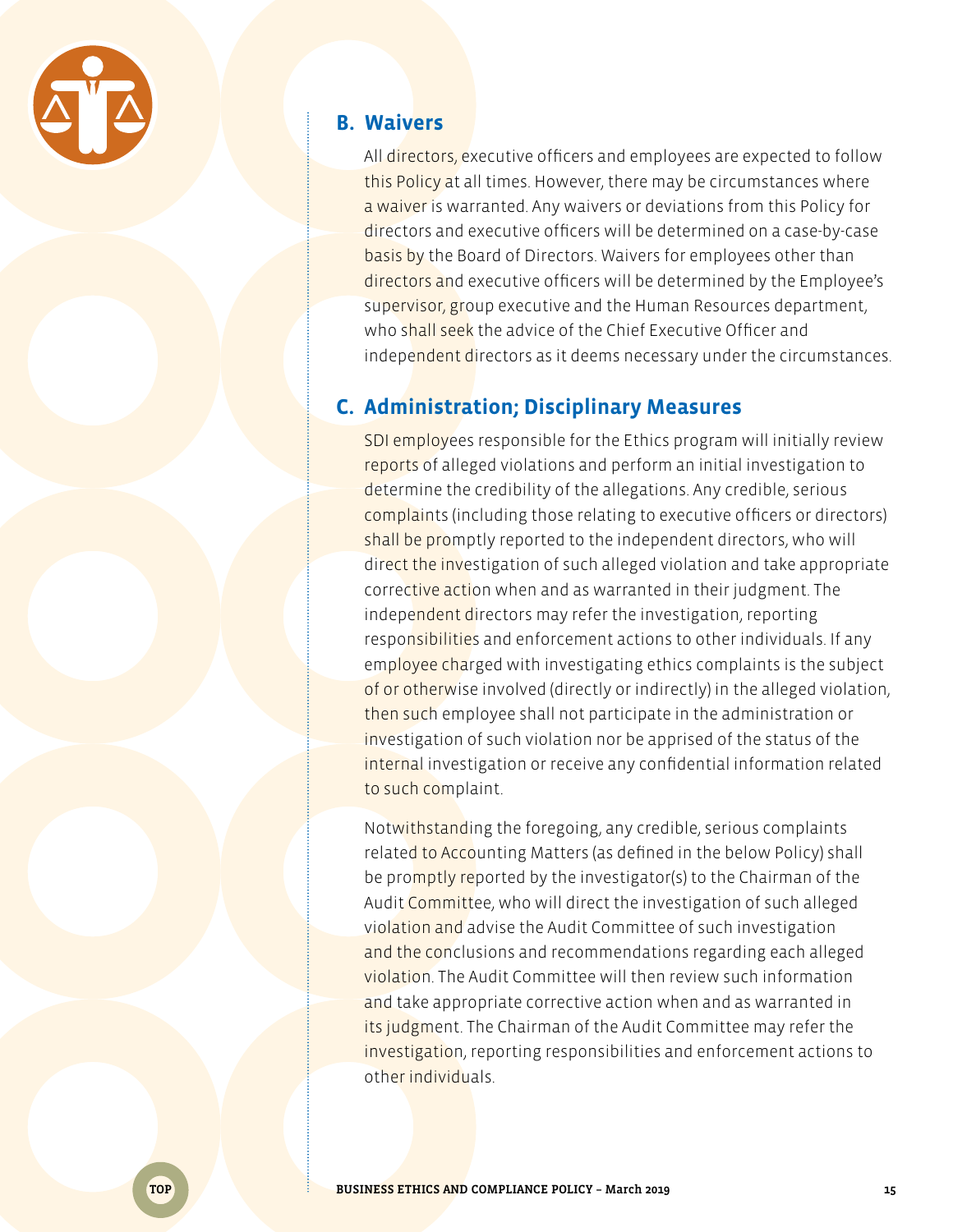

Violations of this Policy are serious matters and will be dealt with through appropriate disciplinary measures, up to and including termination of employment or removal from the Board of Directors (as applicable). The matter may also be referred to appropriate governmental authorities for investigation. Nothing in this Policy prohibits or restricts the Company from taking any disciplinary action on any matters pertaining to employee, officer or director conduct, whether or not expressly discussed in this Policy. The Policy is not intended and does not create any expressed or implied contract with any employee or third party.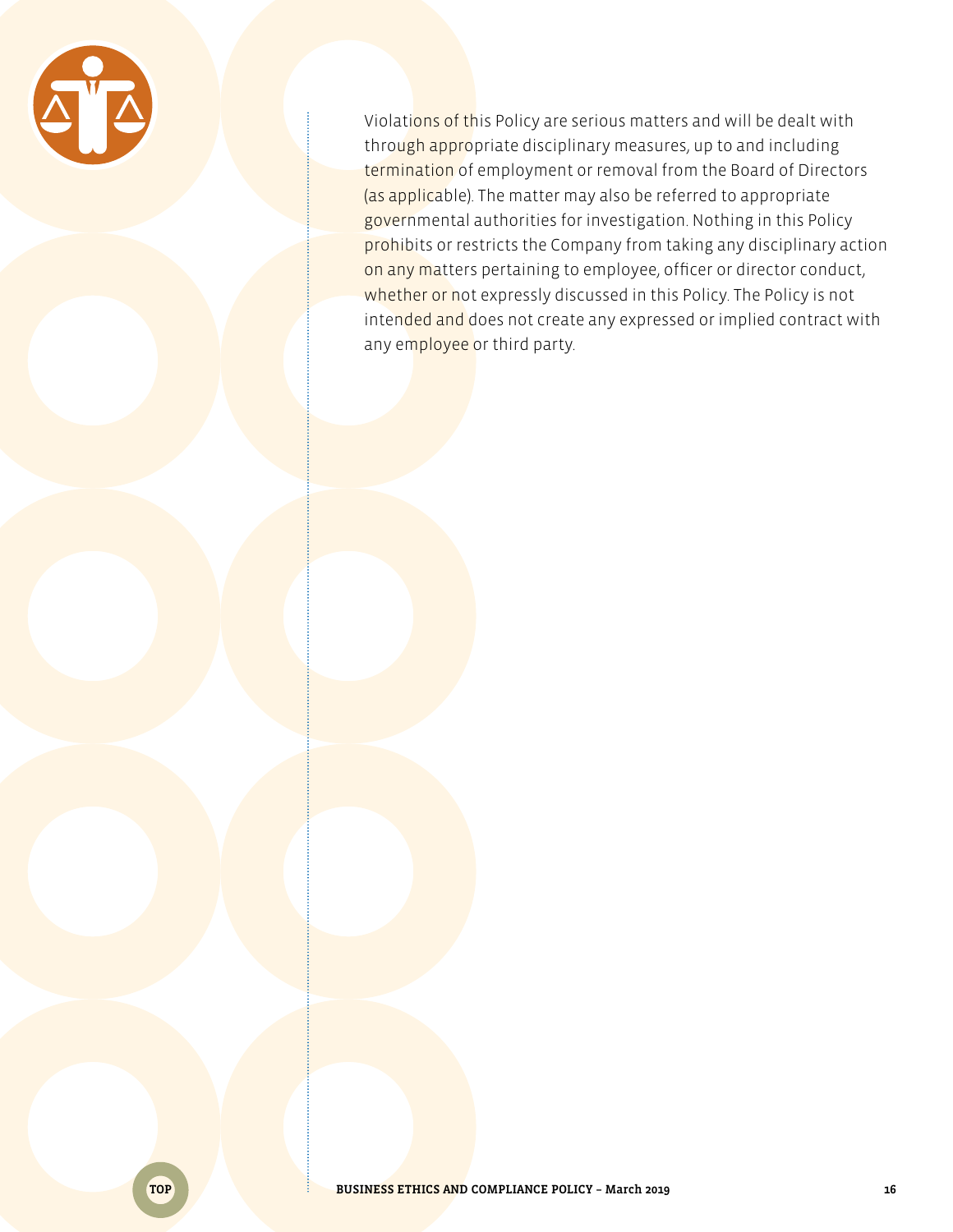

### <span id="page-18-0"></span>**POLICY ON ADDRESSING AND REPORTING SUSPECTED CORPORATE WRONGDOING**

### **A. Purpose**

The purpose of this Policy is to:

- **1.** Provide employees of SDI, Inc. and its subsidiaries (collectively, the "Company") with an effective and confidential mechanism to report suspected unethical or unlawful conduct without fear of retaliation or reprisal;
- **2.** Encourage any employee of the Company, any investor in the Company or any other interested person to submit a good faith complaint under this Policy regarding accounting, internal accounting controls or auditing matters (collectively, "Accounting Matters"), which Accounting Matters include, without limitation, the following:
	- $\rightarrow$  Fraud or deliberate error in the recording and maintaining of financial records of the Company;
	- $\rightarrow$  Deficiencies in or noncompliance with the Company's internal accounting controls;
	- $\rightarrow$  Misrepresentation or false statement to or by a senior officer or accountant regarding a matter contained in the financial records, financial reports or audit reports of the Company; or
	- $\rightarrow$  Deviation from full and fair reporting of the Company's financial condition or results of operations; and
- **3.** Prohibit any manager or other employee from taking any adverse employment related action against another employee as a result of such employee's good faith disclosure of concerns regarding Accounting Matters or alleged unethical or unlawful conduct in accordance with the provisions of this Policy.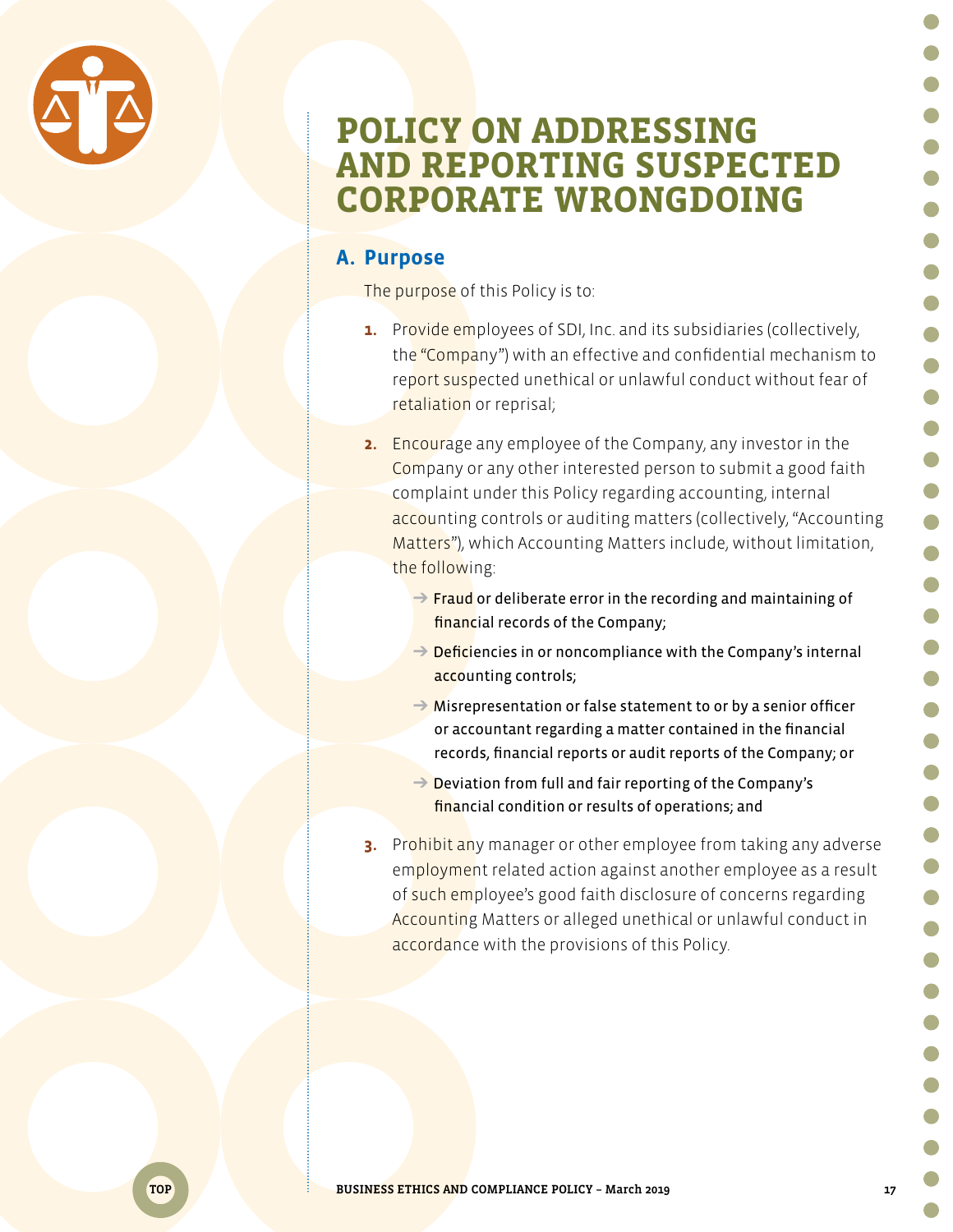<span id="page-19-0"></span>

### **B. Procedure for Reporting Corporate Wrongdoing**

#### 1. NON-EMPLOYEES

Non-Employees with concerns regarding Accounting Matters or other unethical acts or violations of law by directors, officers or employees of the Company may report their concerns by contacting SDI's ethics hotline administered by Lighthouse Services, an independent thirdparty service provider. Lighthouse Services toll free number and other methods of reporting are available 24 hours a day, 7 days a week for use by both employees and non-employees.

The incident report should provide specific details about the potential wrongdoings to enable the appropriate investigator(s) to investigate the matter and, when appropriate, take corrective action. In completing the incident report, non-employees should identify themselves and their relationship with or interests in the Company and provide an address and phone number at which they may be contacted. Failure to provide your name, contact information and sufficient information regarding the wrongdoing will severely hamper or may even preclude any meaningful investigation of the conduct in question.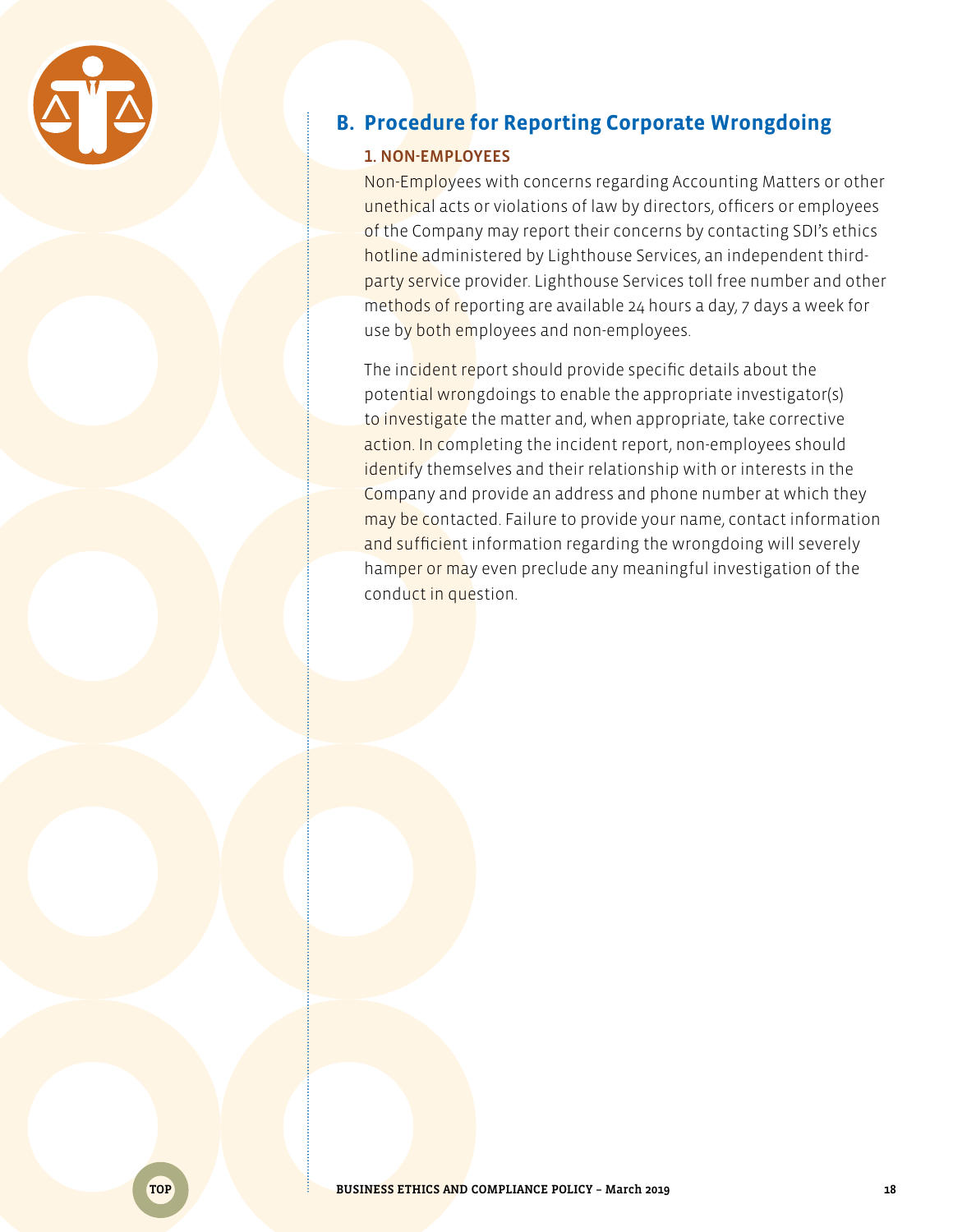

#### 2. EMPLOYEES

Any employee who believes that another employee is about to commit or may have committed an unethical act or a violation of law, including, without limitation, any violations related to Accounting Matters must report the unethical act or violation of law to their supervisor, a member of management, a member of the Executive Leadership Team, a member of the Human Resources Department or anonymously by contacting SDI's ethics hotline administered by Lighthouse Services, an independent third-party service provider. Lighthouse Services toll free number and other methods of reporting are available 24 hours a day, 7 days a week for use by both employees and non-employees.

➔ **Telephone:**

- $\rightarrow$  English speaking within USA and Canada: (800) 401-8004 (not available from Mexico)
- ➔ Spanish speaking within North America: (800) 216-1288 (from Mexico user must dial 001-800-216-1288)
- ➔ French speaking within North America: (855) 725-0002
- ➔ **Website:** <http://www.lighthouse-services.com/SDI>
- ➔ **E-mail:** [reports@lighthouse-services.com](mailto:reports%40lighthouse-services.com?subject=) (must include company name with report)
- ➔ **Fax:** (215) 689-3885 (must include company name with report)

Employees who make use of the ethics hotline **are under no obligation** to leave their name or contact information. They should be sure however, to provide all of the relevant information available. Failure to provide sufficient information (particularly where the employee does not provide his or her name or contact information) will severely hamper or may even preclude any meaningful investigation of the conduct in question.

Unless they ask not to be contacted, employees who provide their name and contact information may be contacted by an investigator. Only those employees who provide their name and contact information may be contacted.

If an employee is unsure whether any particular conduct or activity is unethical or illegal it is recommended that he/she speak to someone within the Company rather than contacting the ethics hotline. He or she may contact his or her supervisor, a member of management, a member of the Executive Leadership Team or a member of the Human Resources Department for guidance.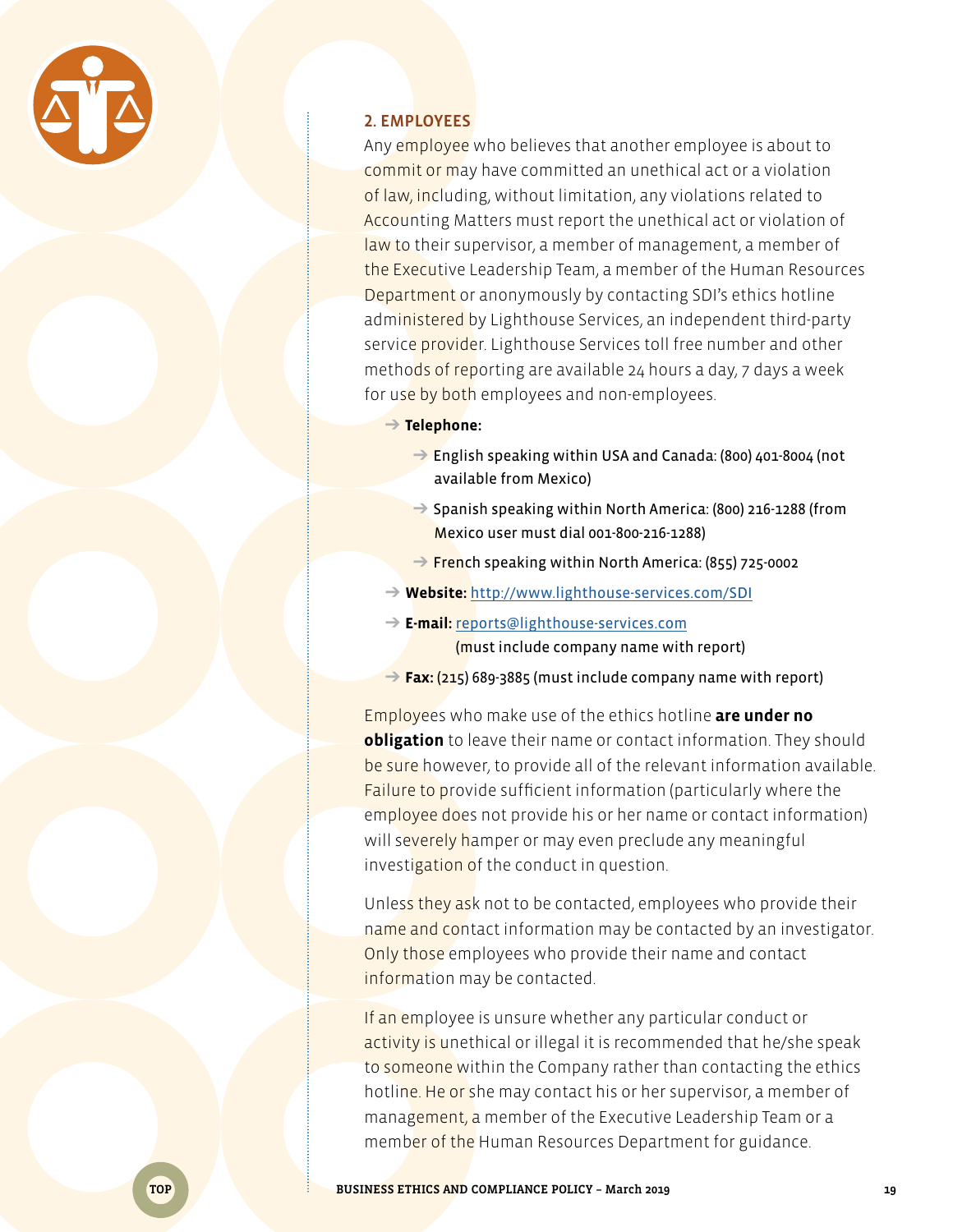<span id="page-21-0"></span>

#### **C. Treatment of Complaints**

Upon receipt of a complaint, Lighthouse Services will promptly forward the complaint in a confidential manner to the SDI employees designated to investigate complaints (unless a designee is the subject of the complaint, in which case such designee will not receive the complaint nor any information related thereto). The designee(s) will conduct an initial investigation and, if determined to be a credible, serious complaint regarding Accounting Matters, will promptly report the alleged violated to the Chairman of the Audit Committee, who will then direct the investigation and advise the Audit Committee in accordance with the terms of the Business Ethics Policy of the Company. If a complaint not related to Accounting Matters is determined by the designee(s) to be credible and serious, it will promptly report the alleged violation to the independent directors of the Company, who will then direct the investigation and take appropriate action in accordance with the terms of the Business Ethics Policy. Confidentiality of employee complaints filed in good faith will be maintained to the fullest extent possible, consistent with the need to conduct an adequate review and take remedial action. The identity of any **employe**e filing a good faith complaint will not be disclosed to management or other employees (other than those serving to investigate the complaint). Prompt and appropriate corrective action will be taken when and as warranted in accordance with the terms of the Business Ethics Policy.

The Company will maintain a log of all complaints, tracking their receipt, investigation and resolution and shall prepare a periodic summary report thereof for the independent directors of the Company. Copies of complaints (if written) and such log will be maintained for a minimum or three years from the date of receipt of the complaint.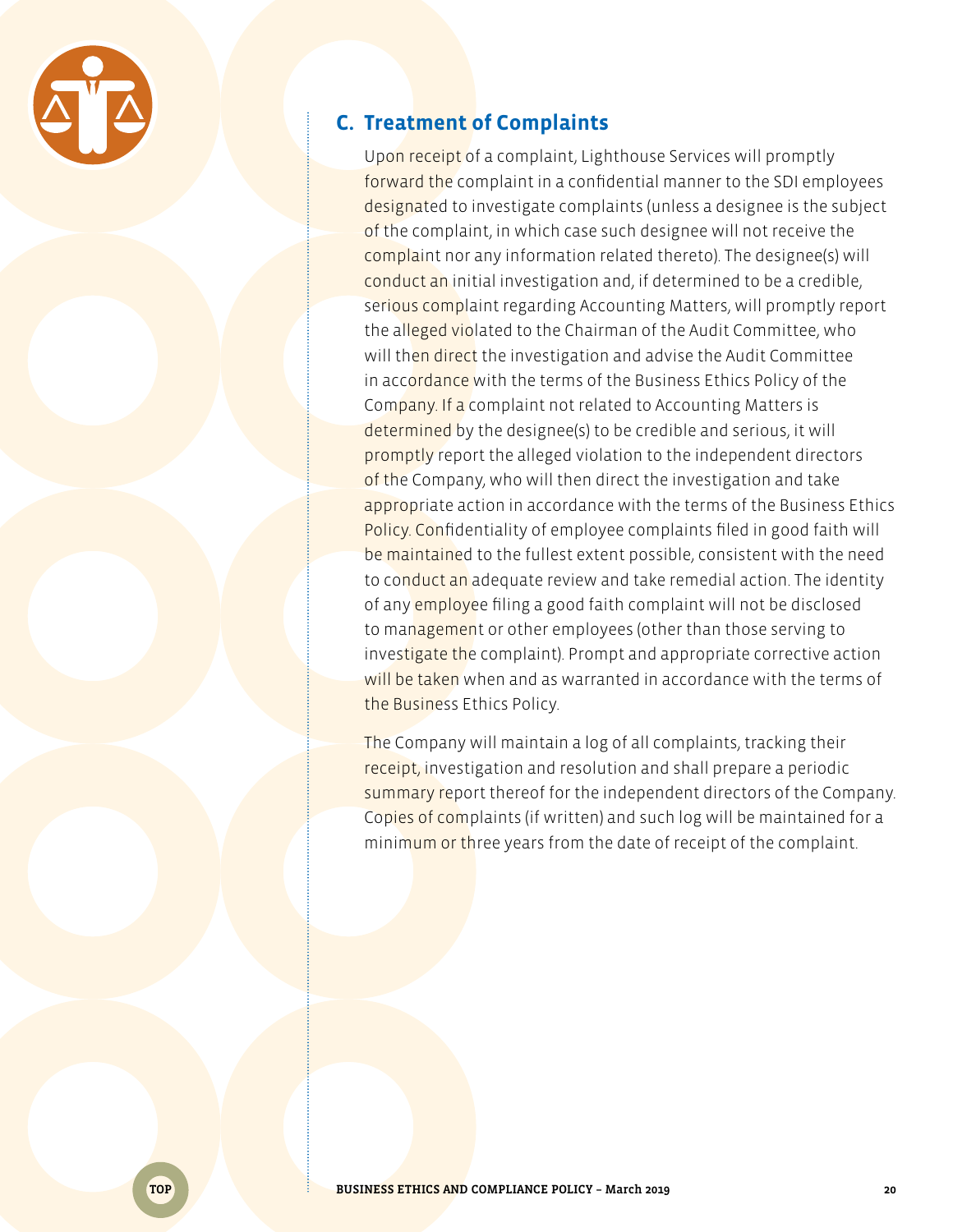<span id="page-22-0"></span>

#### **D. Prohibition Against Adverse Employment Related Action**

It is a breach of Company policy for any officer, employee, contractor, subcontractor, or agent of the Company, to discharge, demote, suspend, threaten, harass, or in any other manner discriminate against an employee in the terms and conditions of his or her employment because of any lawful act done by the employee to:

- **1.** Provide information, cause information to be provided, or otherwise assist in any investigation regarding any conduct which the employee reasonably believes constitutes a violation of applicable law; or
- **2.** File, or cause to be filed, participate in, or otherwise assist in a proceeding filed or about to be filed relating to an alleged violation of applicable law.

For the purpose of this Policy "adverse employment related action" shall include:

- $\rightarrow$  Termination of employment
- → Demotion
- ➔ Suspension
- **→ Written or verbal reprimand**
- **→ Retaliatory investigation**
- $\rightarrow$  A decision not to promote
- $\rightarrow$  Receipt of an unwarranted performance rating
- $\rightarrow$  Withholding of appropriate salary adjustments
- **→ Impositio**n of involuntary transfer or reassignment
- $\rightarrow$  Elimination of the employee's position, absent a reduction in force, reorganization, a decrease in or lack of funding, monies, or work load
- → Denial of awards, grants, leaves, benefits, or training for which the employee would normally be eligible
- $\rightarrow$  Other significant change in job responsibilities or working conditions which are inconsistent with the employee's position, salary or grade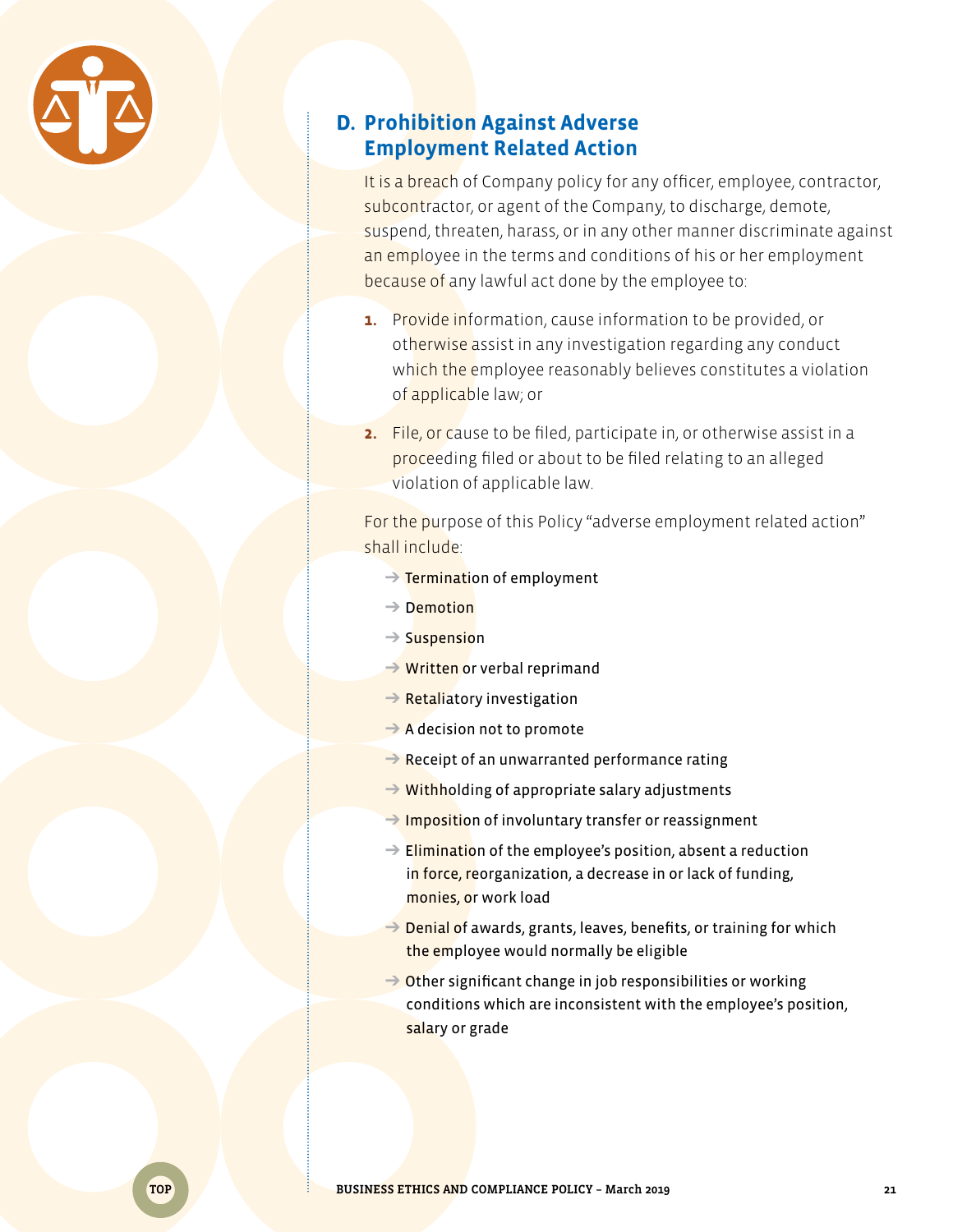<span id="page-23-0"></span>

Any employee found to have violated this Policy shall be subject to discipline, up to and including termination of employment.

Without limiting the foregoing, the Company will not discharge, demote, suspend, threaten, harass, or in any other manner discriminate against any employee in the terms and conditions of employment based upon any lawful actions of such employee with respect to good faith reporting of complaints regarding Accounting Matters or otherwise as specified in Section 806 of the Sarbanes-Oxley Act of 2002.

#### **E. False Allegations of Corporate Wrongdoing**

Any employee who knowingly makes false allegations of wrongful conduct shall be subject to discipline, up to and including termination of employment.

### **F. Legitimate Employment Related Action**

This Policy may not be used as a defense by an employee against whom an adverse employment-related action has been taken for legitimate reasons not relating to any action taken by such employee in accordance with this Policy. It shall not be a violation of thi<mark>s Policy t</mark>o take an employment-related action against any employee whose conduct or performance otherwise warrants such action without regard to any disclosure made by such employee pursuant to this Policy.

- **1.** Approval process explained by your manager. At all SDI locations, if employees work unapproved overtime, they will be paid for the time but may also be subject to discipline.
- **2.** You must review your time record and pay check each pay period and report any errors to your manager right away.
- **3.** If you believe that there has been a violation of SDI policy or the law, you must immediately contact the Human Resources Department..

Retaliation against any employee who reports a concern about his/her wage payments, or who alleges a violation of federal, state, or local wage and hour laws is prohibited. Reports of suspected retaliation should be made to the Human Resources Department.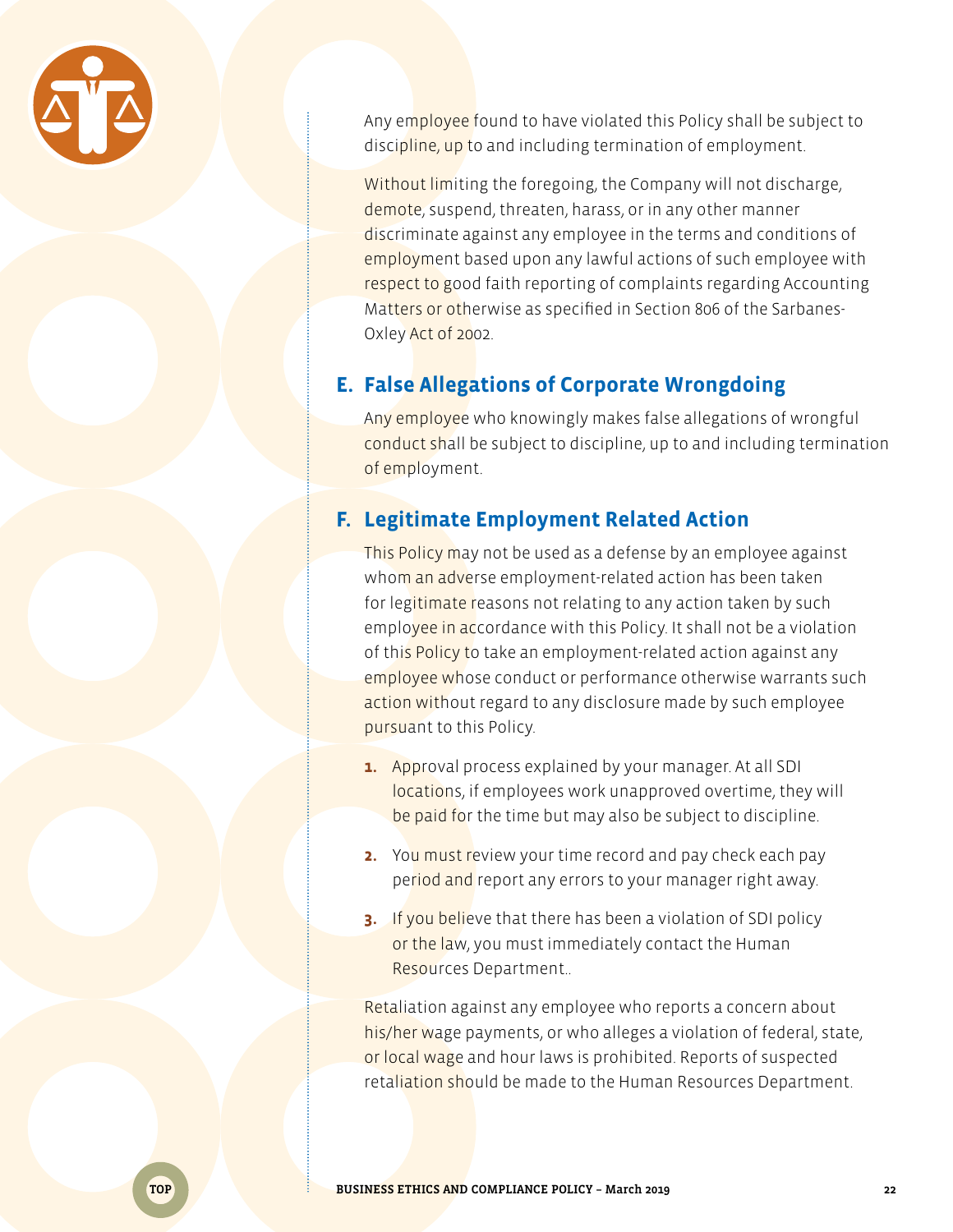<span id="page-24-0"></span>

## **ACKNOWLEDGMENT**

I acknowledge receipt of the Business Ethics and Compliance Policy and the Policy on Addressing and Reporting Suspected Corporate Wrongdoing.

This acknowledgment must be signed and returned to the Human Resources department within seven (7) days of an employee's start date or receipt of this Guidebook, whichever is later.

My signature below indicates that I have received the Business Ethics and Compliance Policy and the Policy on Addressing and Reporting Suspected Corporate Wrongdoing and understand that I am responsible for being aware of its contents.

#### Employee Name (please print)

Employee Signature

Date